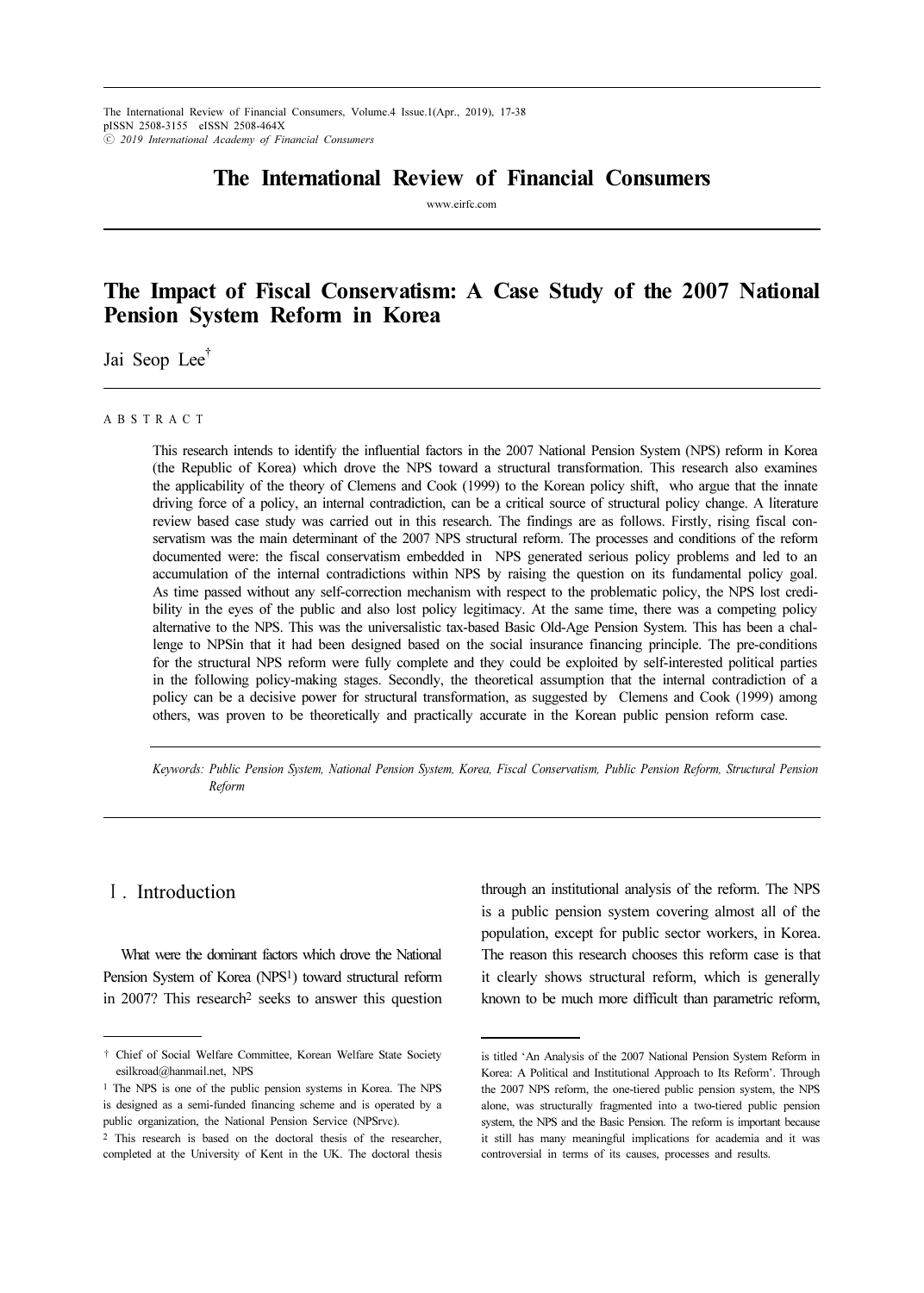both financially and politically (see Pierson, 1997; Bonoli, 2000). The NPS was structurally transformed, through the 2007 reform, from a mono-pillar system (the NPS alone) to a two-pillar system (the Basic Old-Age Pension System (the 'Basic Pension') and the NPS). What, then, made this difficult public pension reform possible?

Firstly, this research assumes the policy itself (i.e., the NPS) to be one of the critical sources of the reform. While policy itself is normally set as a dependent variable in political analysis research designed to assess the determinants of policy change, this research treats it as an independent variable: a kind of determinant. The theoretical concept of 'internal contradiction' is borrowed from the theory of the historical institutionalists Clemens and Cook (1999), and it is the key element by which this research will trace the sources of radical change in the NPS. Unlike other institutionalists' approaches, which try to identify the determinants of policy change from the outside of the policy, the authors' research focuses on the policy itself, hence the centrality of the concept of 'internal contradiction'. The term 'internal contradiction' is defined as the 'instability inherent in certain systems of belief or practice' (Clemens and Cook, 1999: 449).

Secondly, this study assumes that a resilient policy paradigm or principle may be embedded in the NPS and that it continually accumulates internal contradictions if it is not adapted to the changed environment. Thus, the question arises: what is the influential policy paradigm which strongly has influenced on the design of the NPS? This research hypothesizes that the fiscal conservatism embedded in the NPS could be the key source of internal contradiction, which increases when the NPS does not adapt itself properly to the changed environment or necessary policy requirements. According to Clemens and Cook (1999: 449), once a policy is established, its internal contradiction starts its accumulation as a grave-digger digs its own grave. As a policy produces its constituency, the accumulated internal contradiction produces opponents to the present policy (ibid). In this sense, if fiscal conservatism had continuously increased the internal contradictions of the NPS, the NPS might have produced too many opponents against itself so that radically changed the NPS in certain conditions. What is 'fiscal conservatism' then? The Korean welfare state is categorized as a 'developmental welfare state'. The influential trait of a developmental welfare state is that governmental subsidy for welfare programs is strictly limited. This is because tax

revenue should be fully invested for economic growth: i.e., industrial infrastructure construction (Kwon, H. J. 1997, 2005; Goodman and Peng, 1996; White and Goodman, 1998). The general definition of the term 'fiscal conservatism' is that the government operates a budget or financial policy under the principle that a deficit should be reduced at the expense of redistributive transfers (Gilles, 2001). This research, however, simply defines it as 'the conservative financial operation principle under which governmental subsidy is strictly limited and the state's financial responsibility is not institutionalized for welfare programs'. In this sense, the NPS can be seen as a representative welfare program which is designed and operates based on fiscal conservatism (see Lee, H. K. 1994, 2004; Kim, Y. H. and Seok, J. E., 1999).

Thirdly, this research will carry out a procedure to look at the impact of fiscal conservatism on structural reform in the case of the 2007 NPS reform in Korea. The first step of this research will be to attain theoretical understanding. The path-breaking power of 'internal contradiction' and the developmental logic of it toward radical policy change will be discussed in Chapter II. Based on the theoretical understanding of the historical institutionalists, Clemens and Cook, 1999), the main discussions will be followed step by step in the next stage. The conditions, processes and outcomes of the theory will be examined in reference to the NPS reform case in Korea. In the first section of the chapter, III, this study will look at the overall feature of the NPS to give general understanding to readers. In the second section, the real features of the NPS, which express best the internal contradiction caused by fiscal conservatism in the NPS, will be addressed. The serious policy problems, old-age income insecurity and long-term financial insecurity issues, will be explained. The fundamental cause of the policy problems, fiscal conservatism, will also be discussed. In the third section, the phenomena of policy failure, and distrust of the general public in the NPS, will be presented. The NPS, which lost credibility with the public, might not survive without fundamental transformation. In the fourth section, the decisive role of a strong policy alternative will be demonstrated. The existence of a competing alternative may continuously erode the present policy, the NPS, to the extent that it causes a loss of legitimacy on the part of the policy. The emergence of the Beveridgean model, the Basic Old-Age Pension System, and the completion of the last condition for the path-break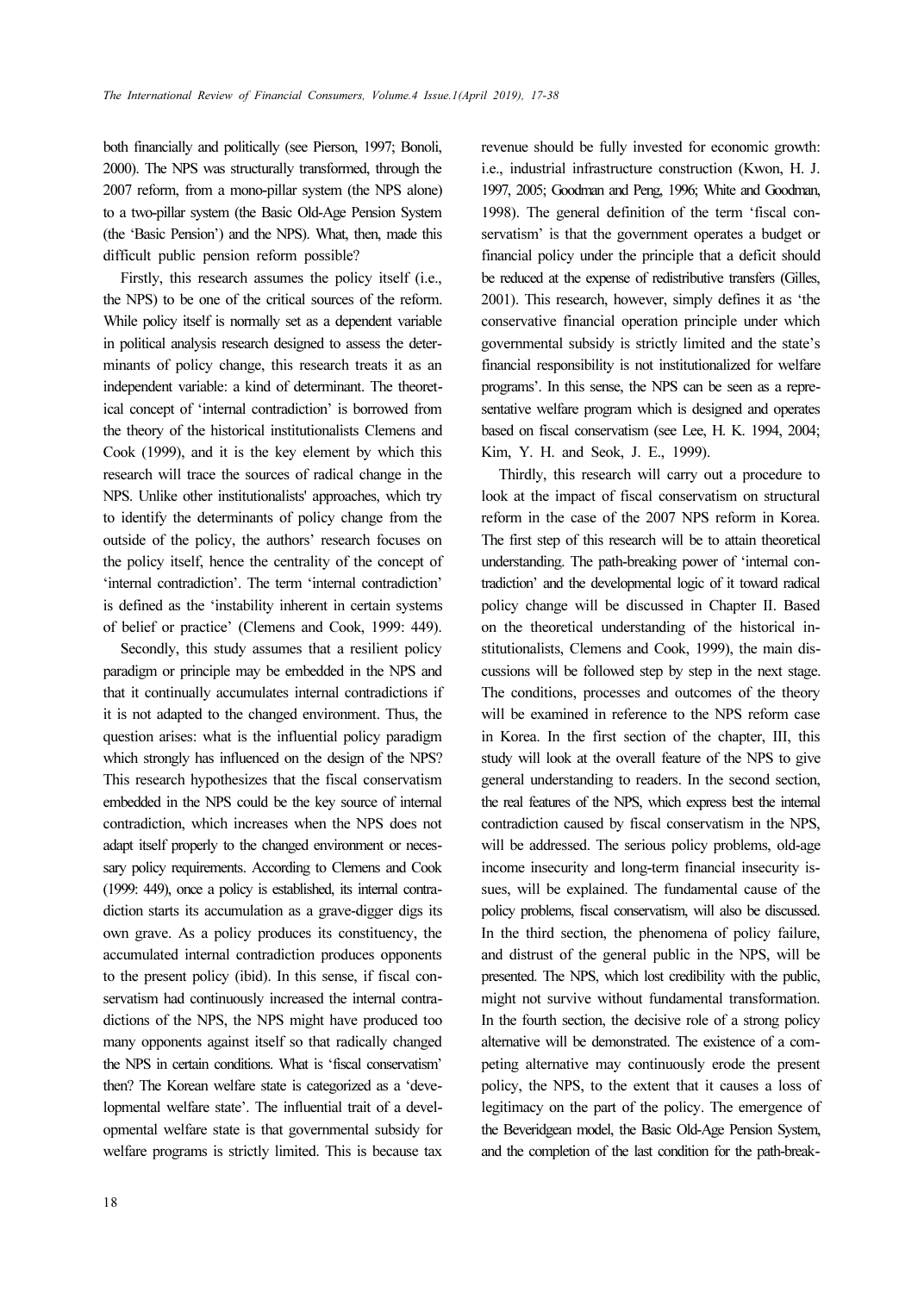ing policy change, based on Clemens and Cook's (1999) hypothesis, will be discussed. The conclusion of this research will be added lastly.

# Ⅱ. Theoretical Understanding of a Policy's Ability to Bring About Structural Change

Most institutionalists, like Myles and Quadagno (1997), Ferera (1996) and Pierson (2004), emphasize that a policy, once it is established, hardly changes as interest groups are formed that are resistant to a change in the policy. Such institutional inertia well explains why a cut-back or structural change to a welfare program is so difficult. How can we understand the structural change of the NPS in 2007, then? Can a general assumption of institutionalism, path-dependency, explain effectively the contradictory results of considerable benefit cuts in the NPS combined with the introduction of the Basic Old-Age Pension System? With regard to this question, there have been many theoretical attempts to identify the explanatory logic of institutionalism when it comes to radical institutional change. Most authors, such as Krasner (1984) and Stinchcome (1978), find the source of institutional change outside of the institution, treating it as an exogenous variable. Clemens and Cook (1999), however, paid attention to the internal power of a policy which leads to a radical policy change, and named it internal contradiction. According to Clemens and Cook (1999), the 'internal contradiction' of a policy leads a policy to the point of having the potential for radical change. How, then, does the internal contradiction have strong influence on radical reform?

According to Clemens and Cook, the sustainability of a policy leads relevant actors to expect a certain result, and it improves the stability and efficiency of society. But at the same time, it is difficult for a policy to react actively to environmental changes due to such inertia. Therefore, the instability and ineffectiveness of the policy are likely to increase simultaneously in the long run (ibid). In other words, the general nature of a policy, which becomes stable and then improves in effectiveness, consequently makes the policy less effective, and makes it inappropriate. Such an internal contradiction can be much greater when both a demand for policy change and its opponents' power to change it are significant. In such cases, the contradiction will eventually lead to a policy failure. If a policy failure is not addressed quickly and effectively within an existing policy paradigm, furthermore, structural or fundamental change is likely to occur. Once the failure becomes obvious, the existing policy is challenged by a competing policy alternative with a new paradigm, and an ambitious political entrepreneur may exploit the alternative in order to claim credit and gain the support of the public (ibid).

Clemens and Cook (1999: 449) provide us with a good understanding of the fact that the firm belief or practice of a society in maintaining a policy or an institution can be a potential source of reform. Institutions or policies have a tendency to be unchangeable or path-dependent in spite of their innate incompleteness and instability. However, the characteristics of an institution can be an influential factor leading to its own fundamental change in some circumstances. This concept is innovative and closely related to the dialectic insight that 'highlights the instabilities inherent in a certain systems of belief and practice' (ibid: 449). Researchers focusing on the elements of internal contradictions claim, similarly to the Marxian insight into 'macro historical change', that 'institutions may produce their own grave-digger' (ibid: 449).

In this sense, a welfare policy chosen by the political elite and preceded by path-dependent frameworks might have a great potential to become a grave-digger. According to the theory of 'policy feedback effects' on politics (Pierson 1993, 2001), a policy, once established, creates strong political supporters who benefit from the policy. However, it is also argued that a policy which has a severe internal contradiction could also inevitably produce opponents who suffer because of the existing policy but cannot realize their interests because of their weak position in the power distribution. From this perspective, the following questions are raised: what elements of an institution make it more contradictory and what conditions enable the opponents who have been disadvantaged in their power configuration to realize their interests? These questions should be at the core of explaining the vigorous reform debates and confrontation between present and alternative institutions related to welfare policies. Clemens and Cook also suggest the concept of 'multiplicity' (Clemens and Cook, 1999: 449). Multiplicity refers to the existence of diverse alternative institutions. Institutional conflicts can be stimulated by strain between 'multiple institutions'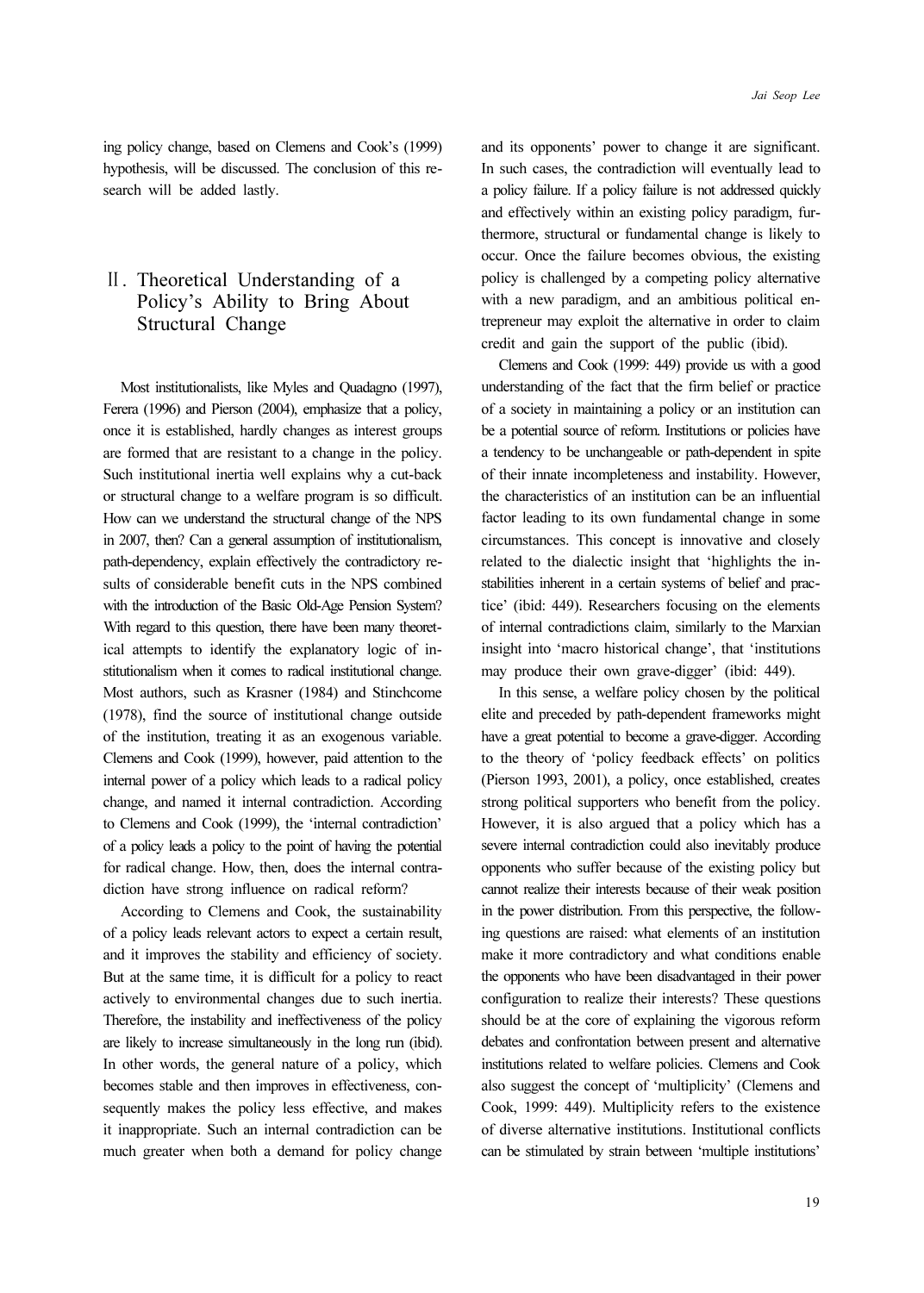as well as internalized contradiction (Sewell, 1992: 16-19). Revolution can happen when the present institution is no longer accepted as inevitable due to the existence of competing alternatives (Stinchcombe, 1978: 40).

Given the aforementioned comments, the existence of the competing alternative can be an important condition of significant institutional change. In this regard, if some internally contradictory factors disrupt the legitimacy of existing policy, competing policy alternatives emerge and confront each other at a critically strategic point. Subsequently, any political innovator will seek to advance his/her interests by raising the issue of a fundamental change of a present policy to the competing alternative (Clemens and Cook, 1999). In addition, political or policy experimentation may be experienced by the people who have been disadvantaged by the present policy at a critical point. Politically marginalized individuals and groups are especially likely to try to experiment with policy alternatives because they need to invest relatively little in changing institutions (ibid). Political challengers or entrepreneurs exploit this situation to gain votes by using alternatives for, and mobilization of, socially marginal actors.

Let us look at the processes and the conditions of a fundamental policy change. Institutions, including policies, provide firm guidelines for the public about how to act. In this sense, institutions make people's real lives more efficient by providing stable expectations and rules of the game. However, institutions have to adapt to the changing environment in order to survive. Nevertheless, an institution does not change easily because the people with vested interests who seized decision-making power in the present institutional configuration will prevent the institution from being changed until some critical juncture arises (Krasner, 1984). Even if an institution (or a policy) needs to be changed in a path-breaking way by adapting to the changed environment, it will not change fundamentally, which results in the ineffectiveness of its function over time. As Clemens and Cook (1999: 449) have stated, institutions which do not adapt to the changed environment produce grave-diggers by accumulating opponents of the present policy. This research argues that, in advanced democratic societies, institutions, including political ones, evolve gradually, as in North's (1990) argument. However, in immature democratic societies with deformed institutions (political or social) it is difficult for an institution (or a policy) to change gradually in regard to its core policy principle or policy paradigm. Rather, in less democratized societies, institutions do not evolve until the internal contradictions and inherent instabilities fully accumulate, as Krasner (1984) argues. The accumulated internal contradictions result in diverse policy problems as time passes and those policy problems, again, erode the legitimacy of the present policy. The policy's loss of legitimacy will be recognized by the public and this situation can be exploited by ambitious political actors when a competing alternative emerges (Clemens and Cook, 1999). The final outcome of the policy competition ignited by internal contradiction comes about after a long political confrontation among political actors under the given political configuration and decision-making rules of the game. What, then, happened in the NPS reform, which was completed in 2007?

# Ⅲ. The Causes, Conditions and Processes of the Structural Change of the NPS

As mentioned in the introduction, a fundamental (structural or radical) change of a policy often follows four steps. Firstly, the policy problems clearly emerge and the problems are recognized by the public. Secondly, the policy failure and the loss of its legitimacy take place. Thirdly, the policy is recognized as not a necessary one if a competing alternative emerges. Fourthly, political entrepreneurs try to exploit this situation in pursuit of their own interests. Even so, other factors, such as institutional conditions which instigate the political actors' self-interest are necessary for a fundamental policy change to take place. We will look at these step by step after looking at the general features of the NPS.

## A. General Features of the NPS and Fiscal **Conservatism**

The public pension systems of Korea can be categorized into two groups: 1) public pension systems for public sector employees, such as the Government Employees Pension System (GEPS), the Military Personnel Pension System (MPPS) and the Private Teachers Pension System (PTPS); and 2) the NPS for all private sector workers and other voluntarily insurable people, such as the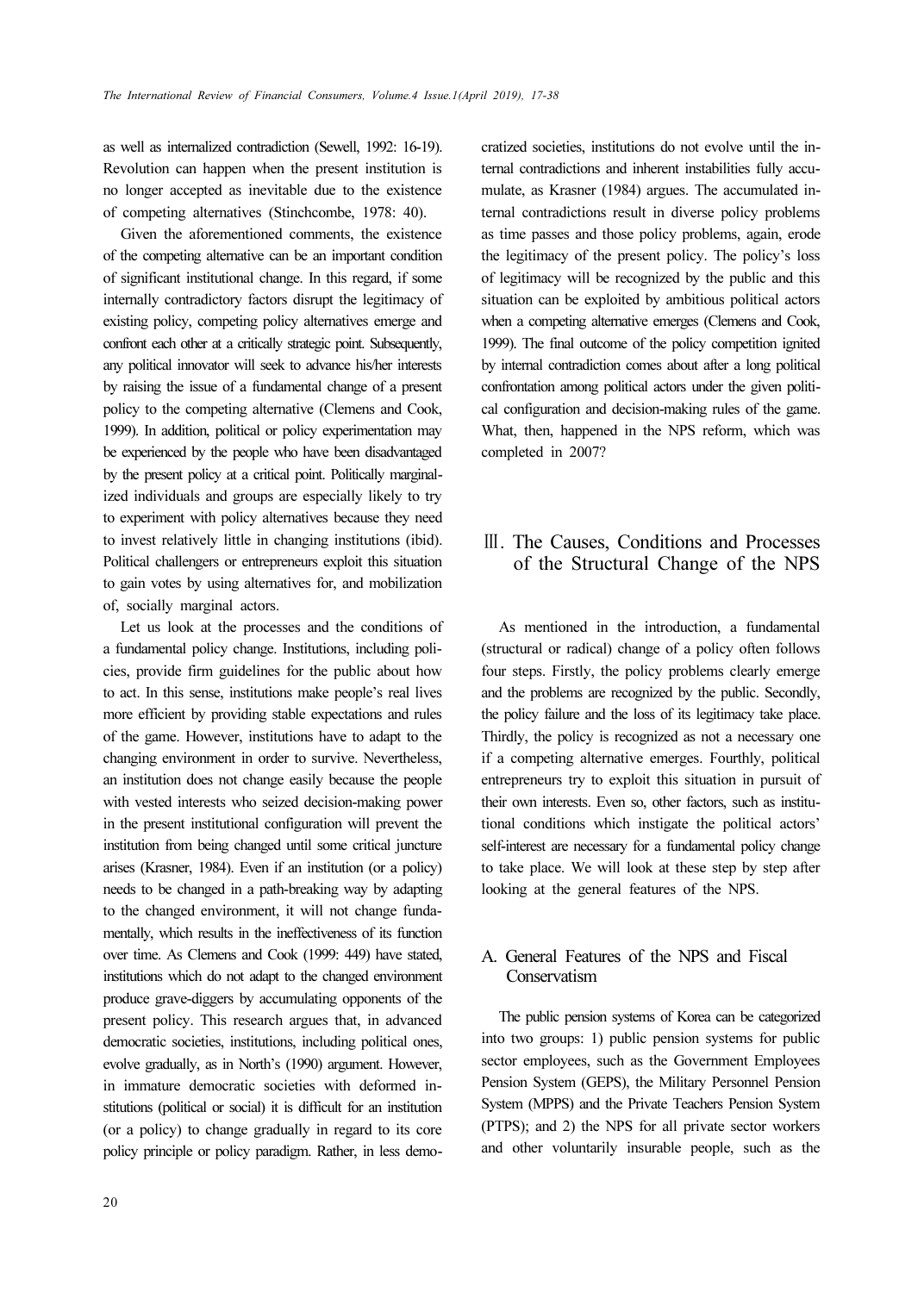non-working spouses of insured individuals. Much later than the introduction of other public pension systems for public sector workers, the NPS was introduced in 1988 by the enactment of the National Pension Act in 1986 and the establishment of NPSrvc, which operates the NPS and the NPS fund, in 1987.

The NPS covered regular employees who were over 18 to under 60 in businesses with more than 10 employees (except for those that already had occupational pensions) when it was introduced and it was expanded to businesses with more than five employees in 1992. Lower income classes without the ability to make contributions and employees in businesses with fewer than five employees were excluded, as were those who were over 60 at the time of the pension system implementation (Oh, G.H., 2006: 169). Moreover, in July 1995 there was an expansion of pension participants to include farmers, fishers and residents in farming and fishing villages and the self-employed in those districts, and in the latter half of 1998 an expansion to include self-employed people in cities (NPSrvc, 2010). The expansion of the NPS, in terms of legal coverage, was very fast: it took only 11 years for the NPS to cover the entire nation from the time of its introduction. The real coverage of the NPS, however, was much lower. The real coverage of the public pension systems was only 57.5 percent of the eligible workforce in 2007 (NPSrvc, 2008). Moreover, the average insured years of pensioners under the NPS was less than 20 years until the major reform was completed in 2007. The expected long-term average insured years of the NPS in 2050 also was only 21 years (Oh, S.H. and Jung, C.L., 2012). This was mainly because there were too many vulnerable people who could not pay contributions to the NPS. Most of them were poor and/or unstable incomers in work, such as irregular workers, self-employed, those who had been laid off and family carers who needed financial subsidy from the state. However, there was no financial subsidy from the tax revenue for them to be encouraged to pay contributions to join the NPS, which had a very favorable redistribution mechanism. Moreover, up until the 2007 reform was completed there were no pension credit systems under which insurers who could not work because of being engaged in socially desirable activities, such as national defense and child care, could increase their contribution history. The NPS was designed as a semi-funded contributory social insurance scheme. For that reason, the elderly who were over 60 years old

21

at the time the NPS was introduced were totally excluded from the scheme. Instead, the fund could be incredibly increased because it was designed as the semi-funded scheme for accumulating national capital (see Lee, H. K., 1994). The NPS fund was the third largest public pension fund in the world by the year 2015. What does the amount of fund mean in Korea where the old-age poverty ratio is the highest among the OECD countries, and has been each year this ratio has been recorded (i.e., 45.7 percent in 2015)? This is one of the clear pieces of evidence that the principle of fiscal conservatism is being applied, which protects the fund instead of the income of the old.

The benefit level of the NPS has been radically cut, moving from 70 percent of the replacement ratio in 1988, to 60 percent in 1999 and 50 percent in 2008, and planned to gradually decrease by 0.5 percent per year to 40 percent in 2028. In particular, the radical reduction of the replacement ratio of the NPS, from 60 percent to 40 percent, was executed in 2007, instead of the introduction of the Basic Old-Age Pension System. The contribution rate of the NPS started at 3 percent of the participant's income in 1988, moving to 6 percent in 1993 and 9 percent in 1999. Even though the contribution rate of the NPS has been quite low compared to its benefit level, it has been difficult for vulnerable people to properly pay contributions without any financial support from the state. Most importantly, we have to remind ourselves that the NPS was designed to be financially independent form the state (Lee, H. K., 1994).

### B. Serious Policy Problems in the NPS

What were the serious and continuous problems of the NPS and what were the main causes of them? In this research it is argued that the most significant policy problem was the vast range of uninsured people due to the large blind spot of the real coverage of the NPS. Approximately 60 percent of elderly persons aged 60 and over did not have any type of public pension benefit in 2007(NPS, 2008). The average insured years of the subscribers in the NPS, which is one of the core factors representing the level of the pension payment, was expected to be about 24 years even in 2050 (Oh, S. H. and Jung, C.L., 2012). This clearly shows the old-age income insecurity of Korean people at present and in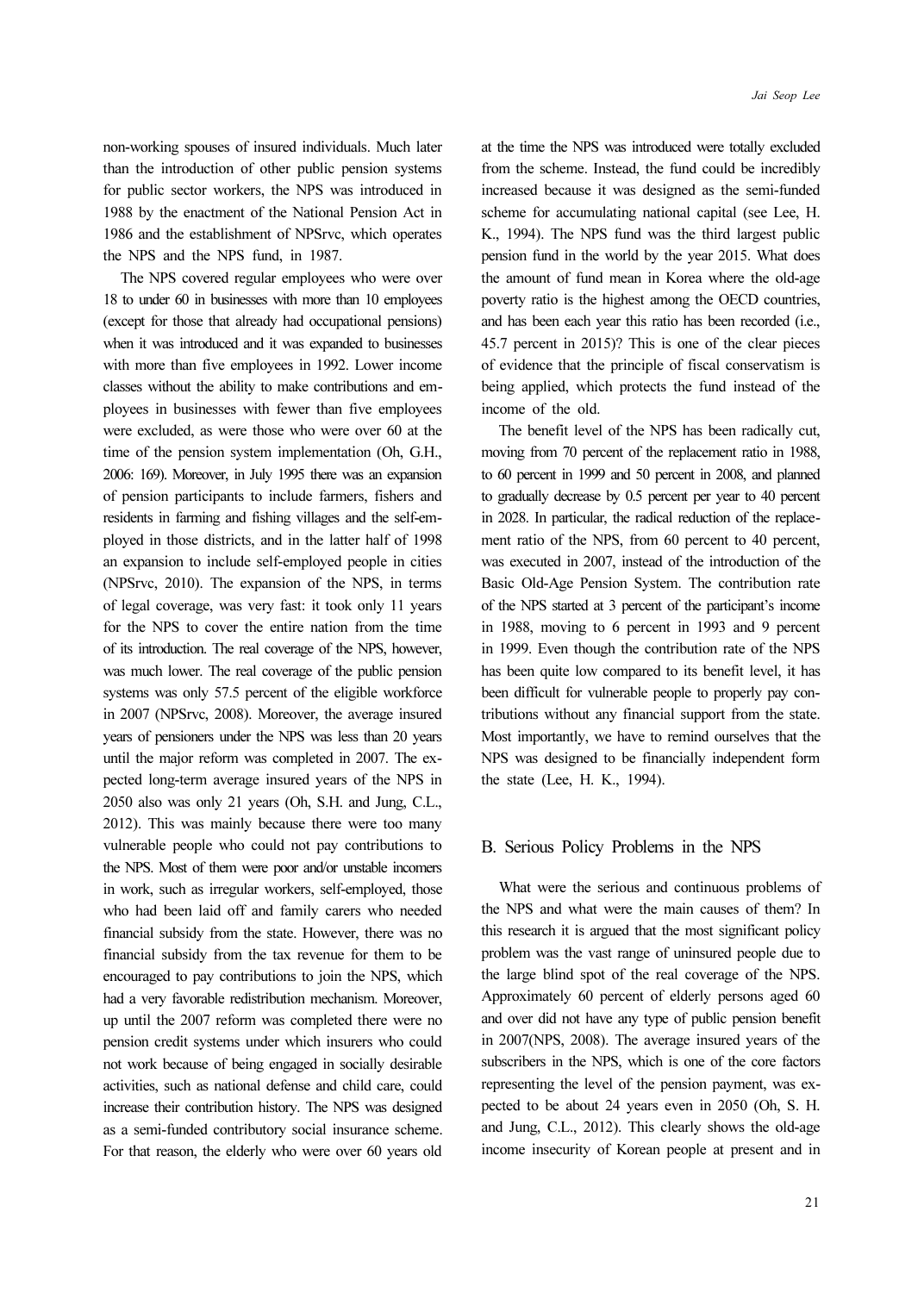the future. However, on the other hand, conservative politicians, bureaucrats, news media and neo-liberal economists, which take core positions of Korean society, have always criticized the NPS for the over-generous benefit scheme (Jung, C.L., 2012). This phenomenon represents well the dominance of developmental welfare and neo-liberalism in Korean society. The neo-liberalists, the hegemonic major group of Korean society seeking economic growth first and most, have emphasized the long-term financial stability without governmental subsidy to the NPS (Lee, H. K., 1994). According to the two phenomena mentioned above, this study assumes that the most serious policy problems that necessarily erode the legitimacy and so increase the possibility of radical reform of the NPS are 'income insecurity' and 'long-term financial instability'. Then, one question can be raised that "would it be possible for the NPS to achieve the two basic missions of the NPS, income security and long-term financial stability, under the social insurance contributory public pension scheme? If we simply define the 'fiscal conservatism', in this research, as 'the strict ideology or principle that social insurance welfare systems like the NPS should be operated independently from government subsidy, the fiscal conservatism would not allow for the social minorities to be fully insured in the NPS because of the vulnerability of their income. In this sense, the fiscal conservatism may be the critical source of the instability, internal contradiction, of the NPS.

This research suggests 'fiscal conservatism' as a core source of 'internal contradictions' in the NPS since the fiscal conservatism embedded in the design and operational principle of the NPS is assumed to be the main cause of the two policy problems mentioned above paragraph. We will examine the real features of the two policy problems of the NPS and discuss their causes to prove the causal relationship between fiscal conservatism and the two main problems.

### 1. Income insecurity problems

The NPS expanded its coverage very quickly. Eleven years after it was introduced, it achieved universality in terms of legal coverage for the whole nation under a single-pillar system. Moreover, the last stage of the expansion to the urban self-employed was accomplished in the midst of the harsh economic crisis in 1998. The Kim Dae-Jung government publicized the fact that Korea made pension systems available to all people. In fact, there had been many significant achievements in expansion of welfare program coverage in the Kim Dae-Jung government. Some scholars such as Kim, Y.M. (2001) see the coverage expansion as significant in that it was the turning point towards a real welfare state that views individual welfare as the state's responsibility on the basis of universalism (Kim, Y.M. and Kim, K.S., 2005). However, others such as Jo, Y.H. (2002) and Yang, J.J. (2003) assess the welfare policy of Kim Dae-Jung's government as promoting a workfare state based on neo-liberalism with the main intention being to support the efficiency of the market and economy. The NPS seems to have two distinct characteristics. On the one hand, it is very generous, universal and solidarity-promoting in legal terms. On the other hand, it has very vulnerable, discriminatory and fragmented content in reality. It is generally accepted that there exists a huge gap between the legal and real content of the NPS (Kim, Y. M. & Kim, K. S. 2005; Lee, H. K. 1994, 2004; Kim, Y. H. & Seok, J. E. 1999). This study argues that this contradictory feature of the NPS is the most symbolic trait of the Korean welfare state including income security systems such as the NPS. This trait is closely related to the most complex problems of the NPS, particularly the distrust in the NPS. This contradictory feature of the NPS increased and remained strong until recently. The contradictory characteristics of the NPS, grew, together with coverage expansion of the NPS to encompass the self-employed in urban areas in 1999. Let us take a look at these contradictory features one by one.

Firstly, there were too many contribution exemptions in the NPS that legally enabled individuals to not make contributions for a long time. Even though everyone who was aged from 18 to 59 could be covered by the law (National Pension Act), many people legally did not make contributions. The people who were allowed contribution payment exemption totalled 12.7 per cent of total local insured people3 (3.2 per cent of the total insured) in 1995. However, this figure reached 56.3 per cent (28 per cent of the total insured) in 2007 (National Pension Service, 2008). This covers all the people who legally

<sup>3</sup> These are region based insured, consisting of the self-employed, farmers and fishers, irregular workers, etc. They also have to make contributions if they earn income but income detection is nearly impossible if they are engaged in an unstable and low income business.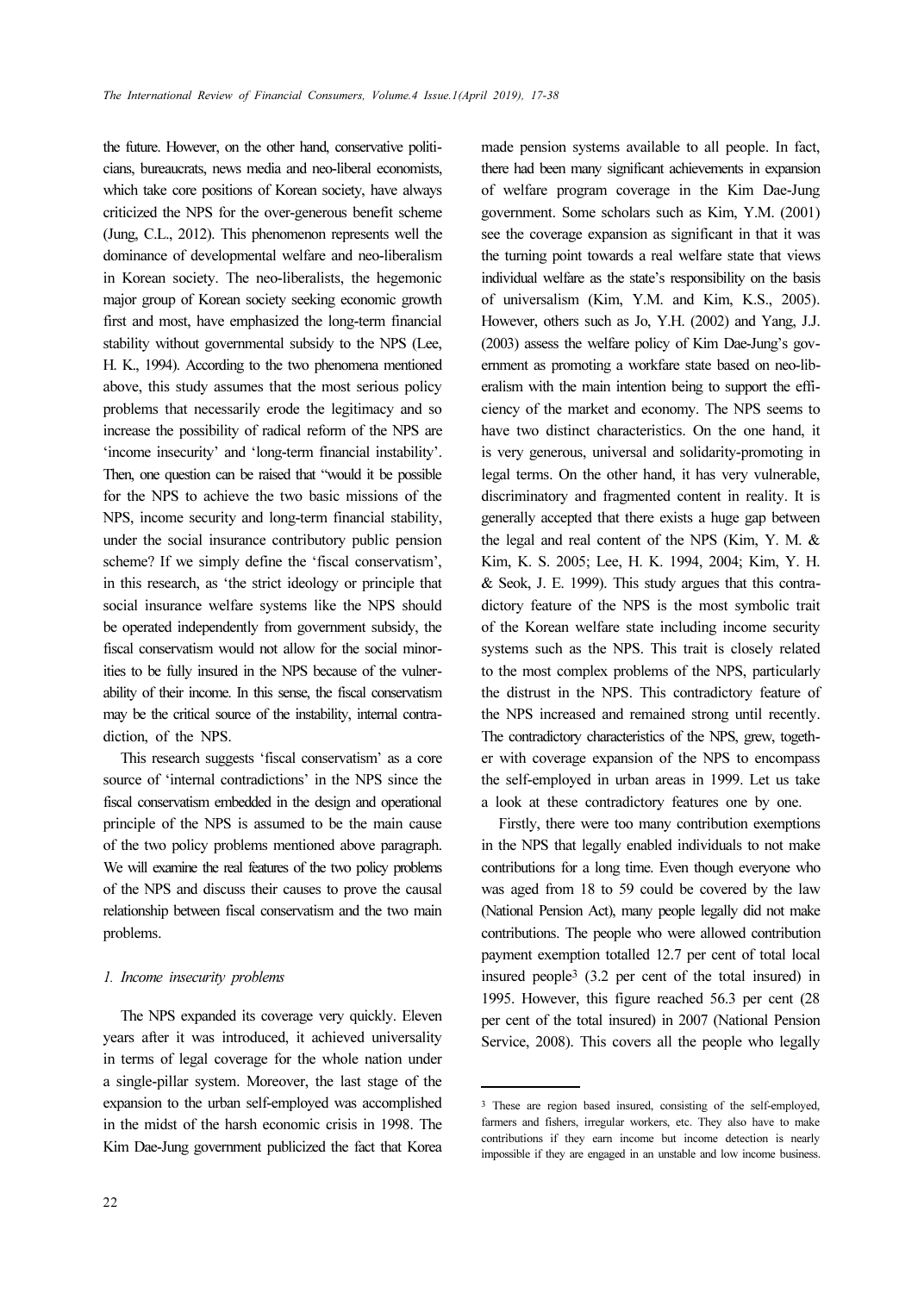did not pay contributions over a long time and may not have accumulated the necessary contribution history: at least 10 years for a reduced pension or at least 20 years for a complete pension. Most of them were very vulnerable people whose income was very low and unstable. For example, contribution exemptions were granted in cases of unemployment, lay-off, bankruptcy, etc. Additionally, about 12 per cent of total insured people in the NPS illegally failed to pay contributions for more than 3 months in 2007 (National Pension Service, 2008). They are not supposed to receive a proper pension benefit. As a result, a considerable number of the NPS members who legally or illegally did not pay for a long time could face old age poverty on a large scale. As mentioned above, there was a too big portion of the population not covered by the public pension system in Korea. A so-called 'blind spot problem' was occurring in the NPS. According to Seok, J. E. (2004: 203–206) there are two possible types of blind spot problems:

- (ⅰ) traditional types that normally occur in developing countries mainly due to system design limitations; and
- (ⅱ) non-traditional types which emerge in advanced industrial countries mainly due to their flexible labour market policy.

The traditional blind spot problem is caused mainly by a system design in which only a limited number of formal workers can be covered by the income security system because of administrative and economic limitations in including many social minorities. In Korea, many informal workers such as unpaid housewives, part-time workers and people working in very small businesses are excluded from the NPS in real terms. The non-traditional blind spot problem can exist even in advanced welfare states because of post-industrial social change where a flexible labor market policy is strongly required. Employment has been the underpinning of the traditional welfare state design (insurance-based male breadwinner model), under which many irregular workers and unemployed people cannot be adequately supported by the income security system (Walwei, 1995).

In Korea, even though the expansion of legal coverage was successfully completed in 1999, 11 years after the introduction of the NPS, the ratio of real participation<sup>4</sup> in the public pension systems was only 57.5 per cent of the eligible workforce in 2007 (National Pension Service, 2008). This is because there were too many legal contribution exemptions on the one hand as mentioned above, and on the other hand a considerable portion of other insured people who did not pay contributions for a long period illegally. Most significantly, there were no income security measures in the NPS for the elderly who were already 60 and over when the NPS was introduced in 1988. They have been the poorest cohort even after the introduction of the general public pension system in Korea, in contrast to Western welfare states, where the elderly have normally been a richer group. As a result, the beneficiaries of public pension systems among the elderly aged 60 and over amounted to only 27.9 per cent in 2007 (National Pension Service, 2008). Secondly, even those who participated in the system did not always receive enough pension benefits after retirement because the contribution history they had accumulated was too short. According to the long-term simulation research of the National Pension Research Institute, the average insured period of the participants will be about 21 years until the 2050s (Oh, S.H. and Jung, C.L., 2012). This means that even though the work period ceiling was designed to be 40 years, the length of the real work period of those insured by the NPS is almost half of that even after the NPS matures. There are many reasons for the short work experience of retirees benefitting from the NPS: relatively late participation in work because of higher education, involuntary early retirement, family care or childbirth work leave (for women), compulsory military service(for men), lay-off, etc. While most Western welfare states have adopted various types of pension credit programs to give extra contribution records to members through the state's contribution payment, there was no form of pension credit system in the NPS until the 2007 NPS reform was completed (National Pension Service, 2008). According to the empirical research of Choi, H.S. (2002: 236), the future projection of the average replacement rate of the NPS is only 30–35 per cent until 2024 under the former NPS scheme which provides a 60 per cent of legal income replacement rate for workers with a 40-year work career (before the 2007 NPS reform). In addition, this tendency is not expected to improve

<sup>4</sup> Here the real participation ratio refers to the portion of the insured which are regularly making contributions to the public pension system

divided by the people aged from 20 to 59.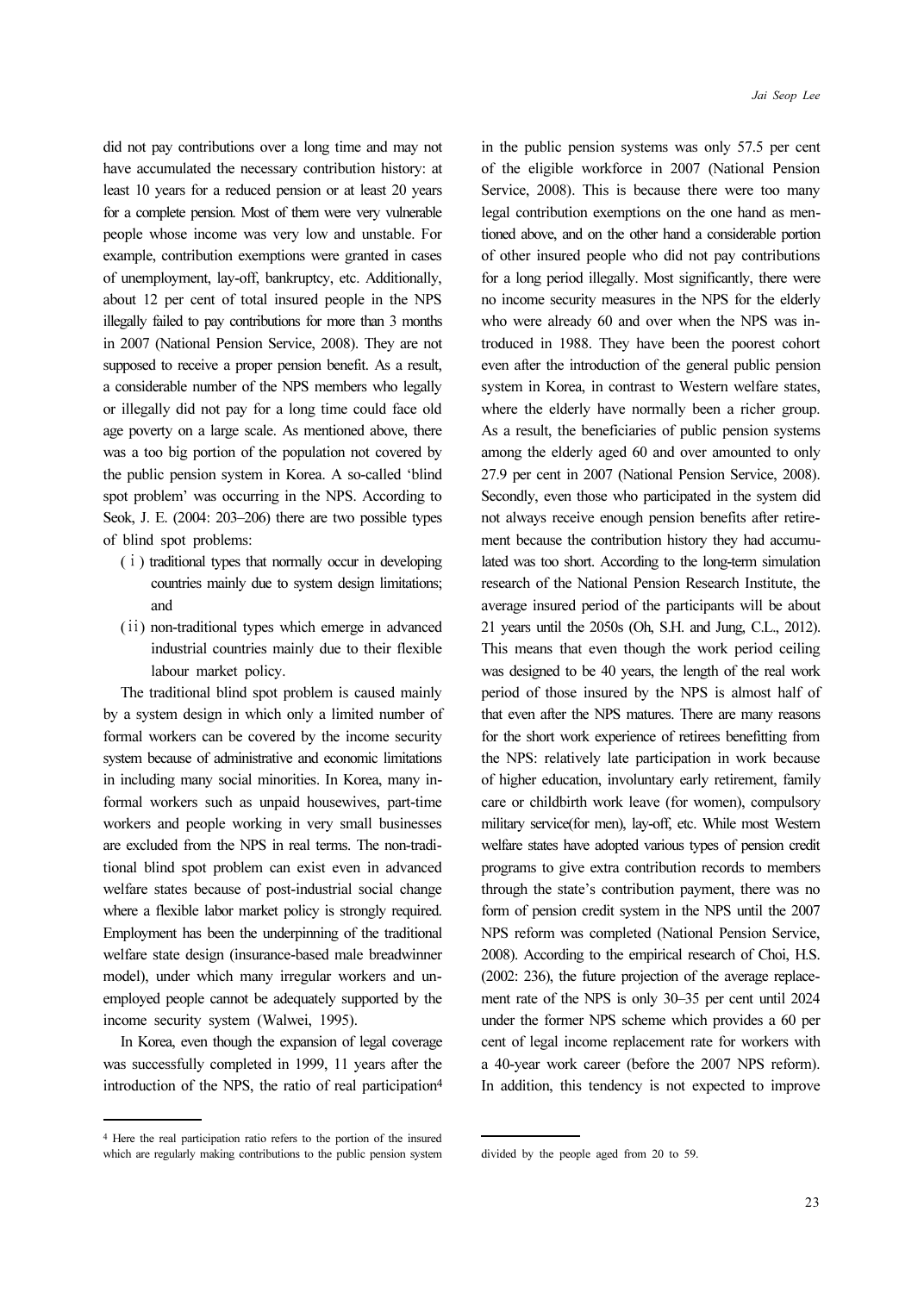even far in the future according to Choi, H.S. (2002). Moreover, the average real replacement would be from about 20% to 23% or more under the reformed NPS in 2007 because the replacement rate will be decreased gradually to 40 per cent for workers with a 40-year work career by 2028. For example, according to the research of Choi, H.S (2002), the empirical replacement rate of the NPS for the average income earners by the year 2024 was shown as 34.54 per cent under the NPS scheme before the 2007 reform. This is a very low replacement rate which demonstrates the inadequacy of the benefit provided by the NPS in reality and may make system participants regard their benefit as pocket money even though the legal benefit structure of NPS was very generous relative to their contribution rate. The replacement rate of the NPS before the 2007 reform was 60% for workers with a 40-year work career. The replacement rate of the NPS was in the middle among OECD countries' ones (Kwon, M.I. 1999). It is comparatively generous given the contribution rate of 9 per cent. Most Western countries' contribution rates are around 20%, which is much higher than the contribution rate of the NPS (see Table 1).

However, the replacement rate itself has to be considered in terms of recipients' politics. Many Korean people consider the contribution to the social insurance as a tax rather than compulsory saving. These citizens think that the tax system is unfair in terms of both collection and expenditure. They also do not understand the public pension financing pay-as-you-go system (Nam, C.S., 2005). They are very anxious about the depletion of the NPS fund because they think they will not be able to receive the pension benefits which they saved for. Various neo-liberals such as pension experts, bureaucrats and conservative major newspapers over-emphasized the fund depletion (Jung, C.L., 2009). As a result, most Korean people have been very reluctant to make contributions to the NPS. This is a very different attitude toward the pension system than that found in Western welfare states. Generally, people in Western countries prefer increasing the rate of contribution to decreasing the pension benefit (Taylor-Gooby, 1999). However, most people in Korea prefer benefit reduction to an increase in the contribution rate (Nam, C.S., 2005). As the NPS system did not provide any credit system for people who were taking part in socially valuable work such as military service, higher education and sick family care, unlike in Western countries most retirees had to receive benefits based on a very short contribution period before the 2007 NPS reform. The pension credit system for compulsory military service and childbirth was first introduced in the 2007 reform on a very limited scale. Additionally, if we consider the people in the blind spot, the replacement rate drastically falls to 24.3% (Choi, H.S., 2002: 236). This figure shows clearly the reality of the Korean old age income security system, particularly the very limited function of the NPS in old age poverty prevention. The research shows that what is important is not the legal coverage or benefit structure but the real impact.

Let us look at this feature in detail based on the empirical data of Choi, H.S. (2002). Firstly, the present NPS system in Korea has fundamental problems in terms of real system coverage. Almost 40% of eligible people do not join the scheme. This means that the NPS takes responsibility only for haves, not for have-nots. This results in distortion of the national redistribution structure and thus increases the income inequality among the elderly5. It is crucial

|  | <b>Table 1.</b> Pension contribution rate (per cent of gross earnings) |  |  |  |  |
|--|------------------------------------------------------------------------|--|--|--|--|
|  |                                                                        |  |  |  |  |

|                      | 1994 | 1999 | 2004 | 2007 | 2009 | Employee 2009 | Employer 2009                                                                    |
|----------------------|------|------|------|------|------|---------------|----------------------------------------------------------------------------------|
| Canada               | 5.2  | 7.0  | 9.9  | 9.9  | 9.9  | 5.0           | 5.0                                                                              |
| France               | 21.5 | 16.7 | 16.7 | 16.7 | 16.7 | 6.8           | 9.9                                                                              |
| Germany              | 19.2 | 19.7 | 19.5 | 19.9 | 19.9 | 10.0          | 10.0                                                                             |
| Japan                | 16.5 | 17.4 | 13.9 | 14.6 | 15.4 | 7.7           | 7.7                                                                              |
| Korea                | 6.0  | 9.0  | 9.0  | 9.0  | 9.0  | 4.5           | 4.5                                                                              |
| <b>United States</b> | 12.4 | 12.4 | 12.4 | 12.4 | 12.4 | 6.2           | 6.2                                                                              |
| Sweden               | 19.1 | 15.1 | 18.9 | 18.9 | 18.9 | 7.0           | 11.9                                                                             |
| OECD34               | 19.2 | 19.3 | 20.0 | 19.8 |      |               | <sup>5</sup> Everythough the NPS has a strong redistribution scheme, this scheme |

is operating only among participants; outsiders cannot benefit from the<br>Source: OECD (various years), Taxing Wages; OECD (2008), Revenue, Statistics; Social Security Administration, United States (various years), Social Security Programs throughout the World; OECD pension and tax-smodels. scheme. This necessarily increases the inequality gap between insiders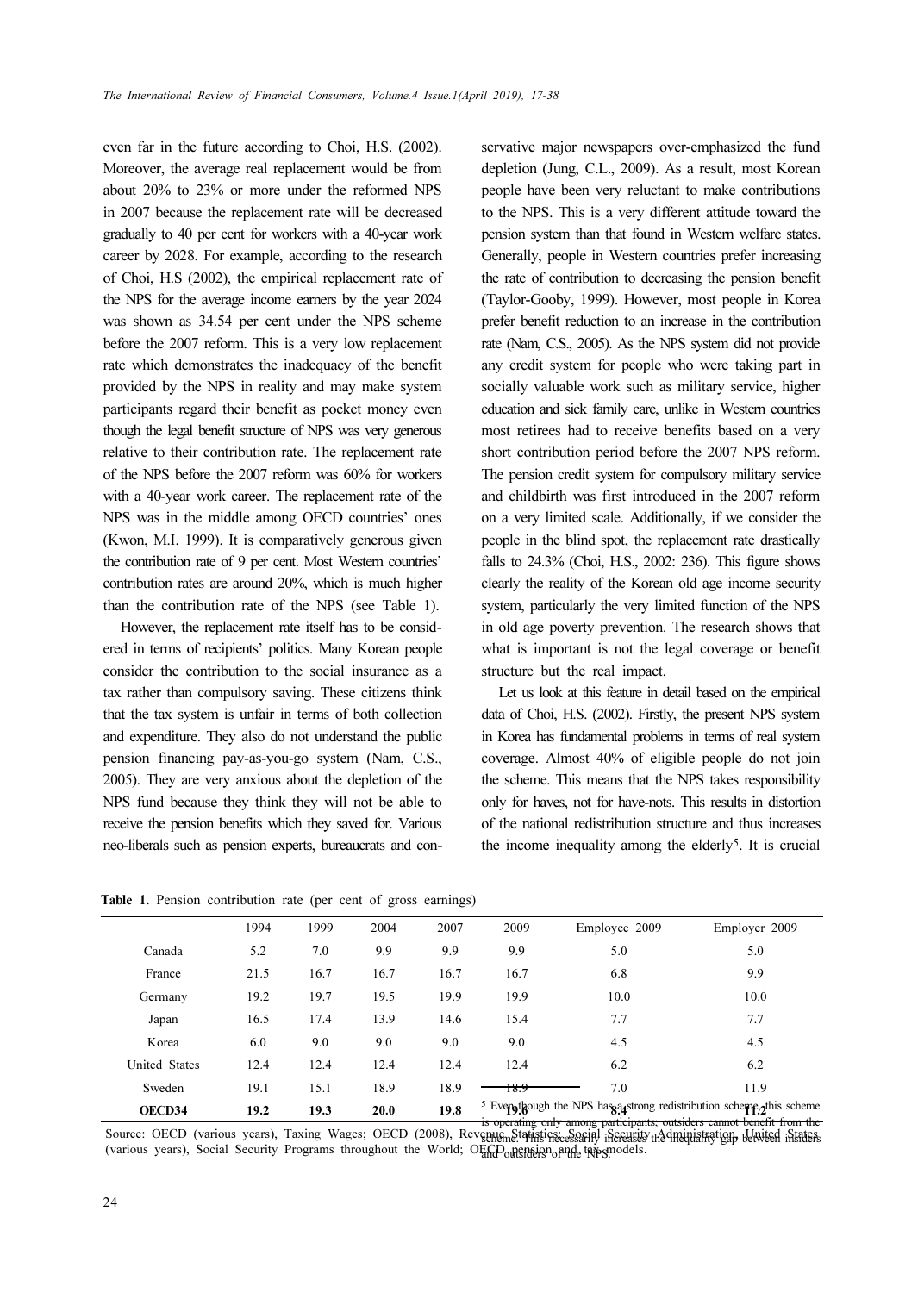Jai Seop Lee

to recognize that those who are excluded from the NPS in real terms are the most vulnerable people and are the most in need of social protection. Secondly, Korea has been experiencing both the traditional and non-traditional blind spot problems at the same time. This is because Korea has expanded its coverage without proper measures to address the blind spot problems, such as various credit schemes for the social contributors or a contribution supplement system for the poor. The term 'blind spot' is defined as 'the people who cannot receive pension in the old age because their contribution period did not reach the required minimum guide line' (NPSrvc, 2006). Korea has sought a top-down coverage expansion strategy unlike most Western countries such as the UK and Germany, in which the pension systems were introduced for the most vulnerable groups such as miners (Park, C.Y. et al., 2000). This caused the people who are in the blind spot to be the most vulnerable group in terms of old age income (Choi, H.S., 2002: 225). Moreover, national restructuring for increasing market flexibility in the economic crisis, started in 1997, produced many irregular workers and vulnerable self-employed individuals. This means that radical coverage expansion of the NPS has not been effective in protecting the social minority from the direct threats of globalization and neo-liberalism. The pragmatic top-down approaches along with a developmental state ideology plus neo-liberal ideas in the post-industrial context have not allowed for any space for social rights for the institutional minority. A path-dependent NPS change without overcoming the policy paradigm does not seem to work appropriately for the institutional minority. In this respect, paradigmatic institutional change, or structural change with different policy goals, was strongly suggested by many scholars such as Kim, Y.H. (2004), Kim, Y.H. and Seok, J.E. (1999) and Choi, H.S. (2002) as a core answer in terms of enhancing income security and equality for all within the limited resources of the NPS. Thirdly, Korea has been producing many irregular workers who are weak in political power. Irregular labourers receive much lower payments than regular workers who have strong trade unions. According to the statistics of the Korean Statistical Office in 2002, the average wage of irregular workers is only about 50 per cent of that of regular workers and this situation has not improved over time (Yang, J.J. 2003: 413–414; also see Figure 1).

In addition, irregular employees are very weak in their political power because they are excluded from large, well-organized company trade unions. Trade unions in Korea have exercised only a limited effect in enhancing the welfare state because the authoritarian government had controlled the labor movement for long time with a divide and rule strategy to weaken political negotiation with the government (Han, S.K., 1999) The Korean authoritarian government introduced a corporate trade union system and this made individual trade unions of companies seek their own corporate welfare prior to state welfare for all labor (Yang, J.J., 2004a). This tradition has impacted negatively on the irregular labor force until recently. The labour market flexiblization policy in Kim Dae-Jung's regime resulted in both producing a massive number of irregular workers<sup>6</sup> and loading the cost of market flexibilization onto irregular workers (Yang, J.J., 2003: 408–413). This unfavorable power structure implies that the blind spot problem cannot be easily eliminated. As a result, only around 20% of irregular workers are joining the public social insurance welfare systems; this is a significantly low level compared with about 90% of regular workers by the year 2001, and the situation is not expected to improve (Lee, H.G., 2001). Recent statistics also shows that situation has not improved much (see Figure 2).

Fourthly, the very nature of a pension system based on social insurance like the NPS inevitably results in institutional exclusion because its financial resources come from the contributions of workers. Social insurance is a system built on the basic assumption of perfect employment. However, labor market flexibilization in the post-industrial society made this assumption useless. Without consideration of the flexible labor market, it is almost impossible for government to prevent poverty and income inequality by using only the traditional social insurance principle (Yang, J.J., 2003: 408). This means that the other old age income security schemes designed on the basis of other principles (e.g. tax-based financing) should complement the old age income security programs based on the principle of social insurance. For this reason, most advanced welfare states have reformed since the 1980s with effective measures to supplement this weakness. The countries that have a basic state pension system have

<sup>6</sup> According to the research of Kim, Y. B. (2001), the portion of irregular workers out of total salaried workers rapidly increased after the foreign currency crisis started in 1997, from 43.4% in 1996 to 52.9% in 2000. This symptom emerged in most industries, particularly the service industry.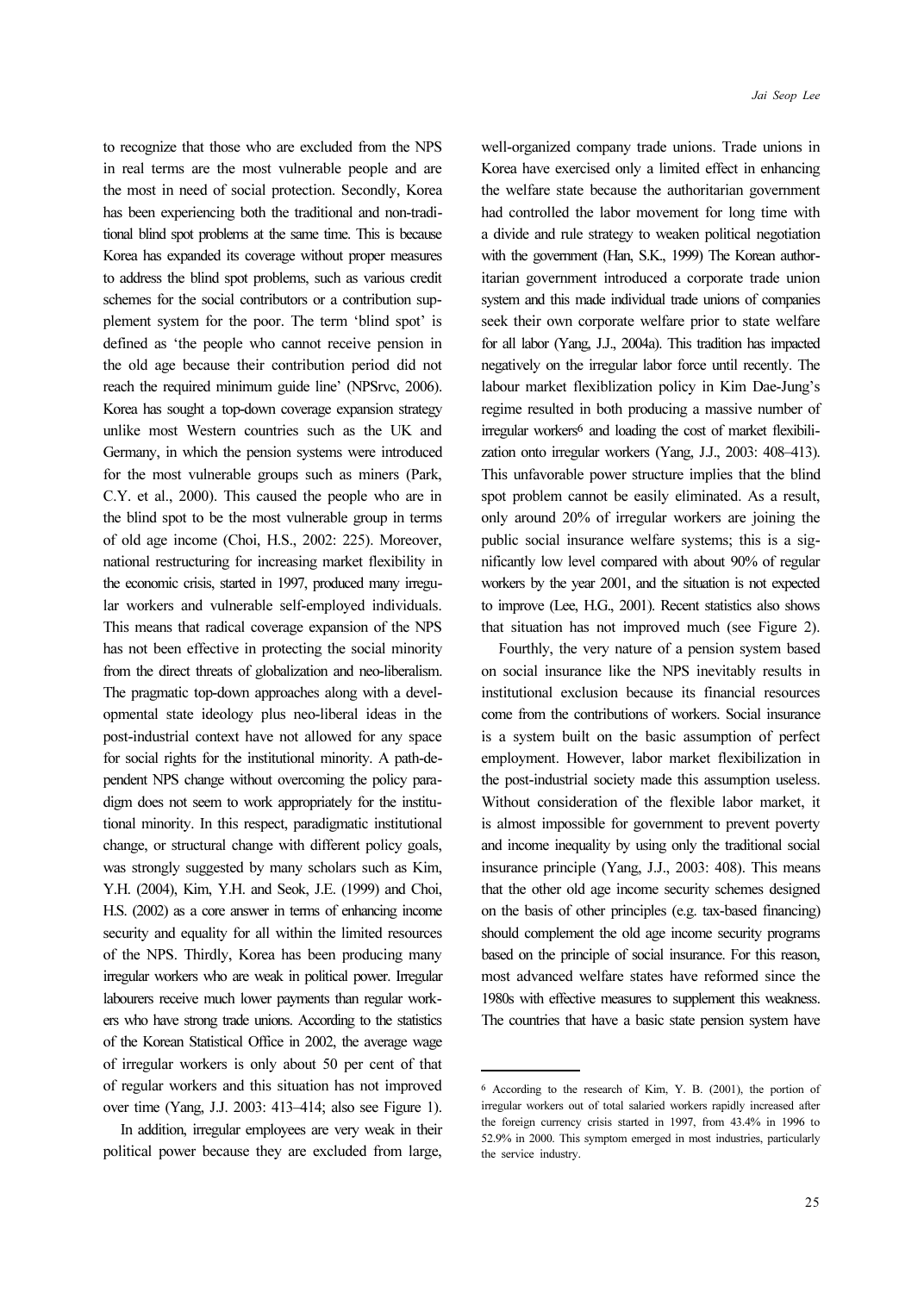

Figure 1. Average Monthly Wage <br>Source: Statistics Korea : http://kostat.go.kr/portal/eng/index.action Unit: Million Won (thousand US\$)



Figure 2. Percentage of employees insured by social insurance schemes Source: Statistics Korea : http://kostat.go.kr/portal/eng/index.action

fewer blind spot problems because the benefit of the basic pension system is not directly linked with contributions. Almost all Western welfare state countries, including the countries with earnings-related social insurance pension systems such as Germany, have been providing many measures such as pension credit systems and contribution exemptions without reduction of their benefits (Seok, J.E., 2004). However, Korea, which has a strong tradition of fiscal conservatism for welfare programs, has maintained its contributory financing principle strictly without introducing any proper measures to counteract the weaknesses before the 2007 NPS reform. The NPS did not provide any credit systems for the people who are doing socially useful work for the nation such as military service and family care. A very generous benefit structure without proper measures for the institutional minority had been the main source of blind spot problems. In this sense, the two sources of policy problems in the NPS, the pension system design and financing resource principle, should be the key points to discuss.

The blind spot problems in the NPS emerged in various aspects. Firstly, the most vulnerable generation among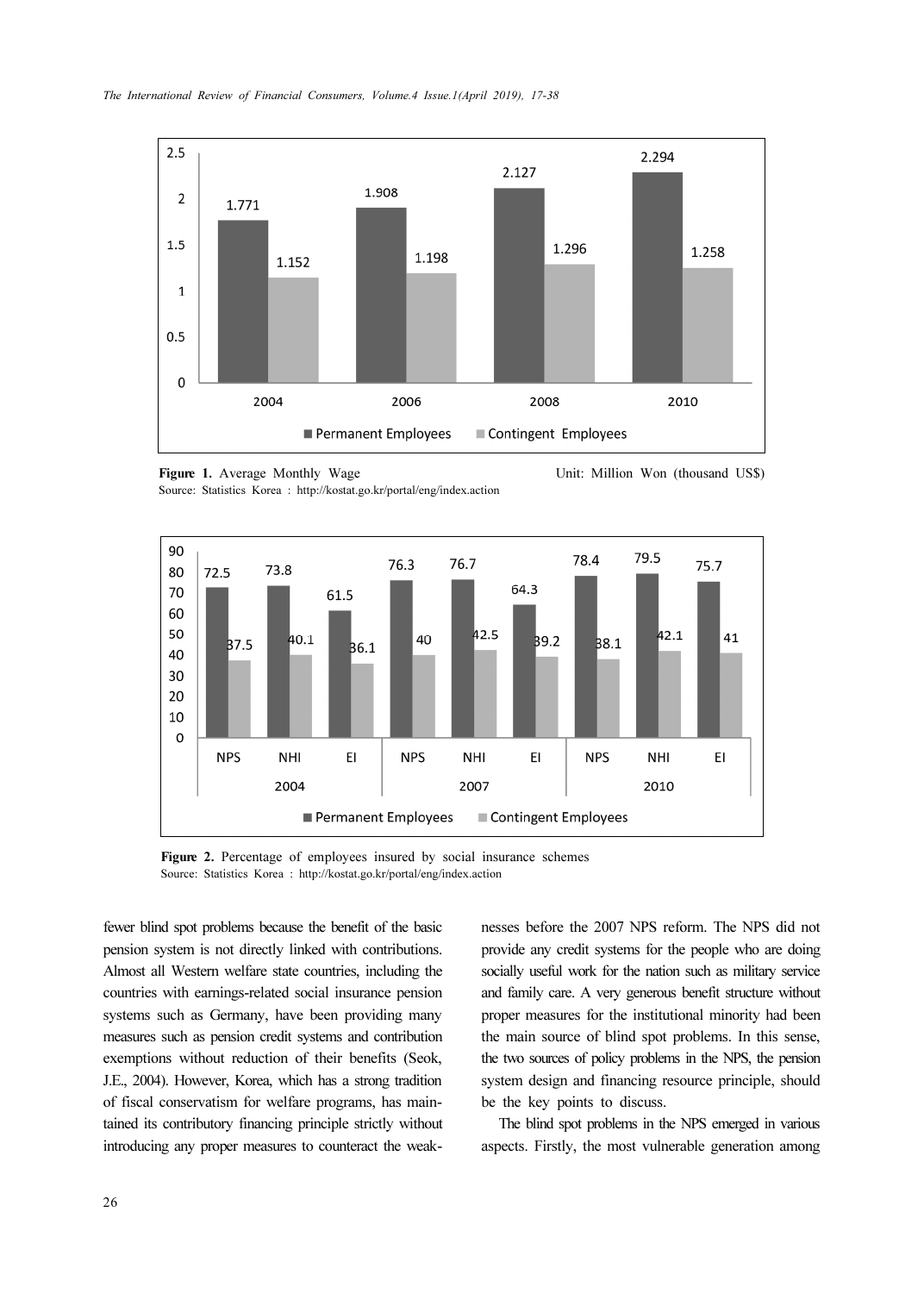the elderly aged 65 and over as of 1 July 1998. For

the NPS was introduced, they have to survive without a pension benefit. They had sacrificed themselves to construct the industrial country, educating their children and supporting their parents. However, most of them were unable to save money for themselves because the daily survival of their extended family was the most important issue. They had to support parents and their children without necessary state income provision. They also strove to educate children as much as they could by spending most of their income7. The state fully exploited them and their well-educated children for the industrialization of Korea. While the government should have prioritized their income security when the NPS was introduced, the NPS was designed as a contributory semi-funded scheme and the collected contributions were saved for the future old age income of present workers, not for the present elderly. However, even after democratization, the Korean government never gave up the 'economy first' policy and made clearer the financial neutrality (non-interventionism) of the NPS8. One of the outcomes of this idea was neglect of the elderly. The old age have to depend on their children for care and income. As mentioned above, the income dependency ratio on children for the elderly was 63.7 in 1988. Although the Old Age Pension (allowance) was introduced in 1998 by Kim Dae-Jung's regime to compensate for exclusion of the elderly from the public pension system, it was a very tiny benefit and had strict eligibility requirements9. The Old Age Pension was designed to pay a flat-rate benefit only to

the people in the blind spot were the elderly who did not have the chance to enrol in any public pension scheme. As there was not proper consideration of the elderly when Jai Seop Lee

this reason the beneficiaries were to decrease over time and this scheme was abolished in 2008 when the Basic Old Age Pension became effective. In this sense, this scheme can be regarded as a provisional measure by the government to alleviate the complaints of the elderly who had not been given any benefit from the public income security provision scheme. As a result, only 14% of the old aged 60 and over were benefitting from the Old Age Pension System as of the end of 2006. On the other hand, only 18 per cent of the elderly aged 60 and over were benefitting from the public pension systems (including the NPS) and only 28.5% of the total elderly aged 60 and over were receiving any type of provision from public income security systems by the end of 2003. Moreover, their benefit level was minimal. 90.5% of them were receiving the benefit under the minimum living cost. By the criterion of minimum living cost, 95.2% of total elderly could be regarded as experiencing the blind spot problem under the public old age income security system (Seok, J.E., 2004). This phenomenon has not improved much over time. For example, only 27.9% of the elderly aged 60 and over were receiving any type of pension benefit from the public pension system in 2007 (National Pension Service, 2008).

This research argues that the blind spot problem should be regarded as the most serious policy problem among issues of the NPS. The seriousness of the blind spot problem of the NPS is broadly accepted by most scholars (see Kim, Y.M. and Kim, K.S., 2005; Moon, H.P., 2004; Yun, S.M., 2004a). Even though we accept that it is inevitable for the social insurance welfare model to leave some blind spots, Western welfare states have reduced these significantly through various financial support measures such as pension credit systems, the minimum income guarantee method, and introduction of a basic pension scheme based on tax financing (National Pension Service, 2008). In detail, the cost of redistribution measures and pension credits should be covered by the state (Lee, J.W., 2002). The financing resource issues have been the top priority in debates on public pension system reform in continental European welfare states of the social insurance-based Bismarckian model. As Natali and Rhodes (2004: 1) argue:

The political debate has centered on the distinction between contributory and non-contributory benefits and

<sup>7</sup> Koreans have been raised within the Confucianist tradition to see education as the most important job in people's lives in terms of both becoming a gentleman/lady in society and increasing one's social status. Many parents sold a cow, the most precious property of their household, for higher education for their children, particularly the eldest male child. The word 'Ugoltap', which is translated as 'Tower Made of Cow Bones' and represents the sacrifice of parents for children's university education with a cow, was popular. This illustrates the fact that in the early NPS era the elderly could not save anything for themselves, instead expecting their children's support when they are in their old age.

<sup>8</sup> When the NPS was reintroduced one of the basic principles in its design was the non-intervention principle. The financial problems of Western welfare states at that time was taken as a good excuse for that principle (Lee, H.K., 1994).

<sup>9</sup> The level of the highest benefit was US\$ 50 (£25) in 2002. The eligibility can be assessed through income and means testing for the partner or children.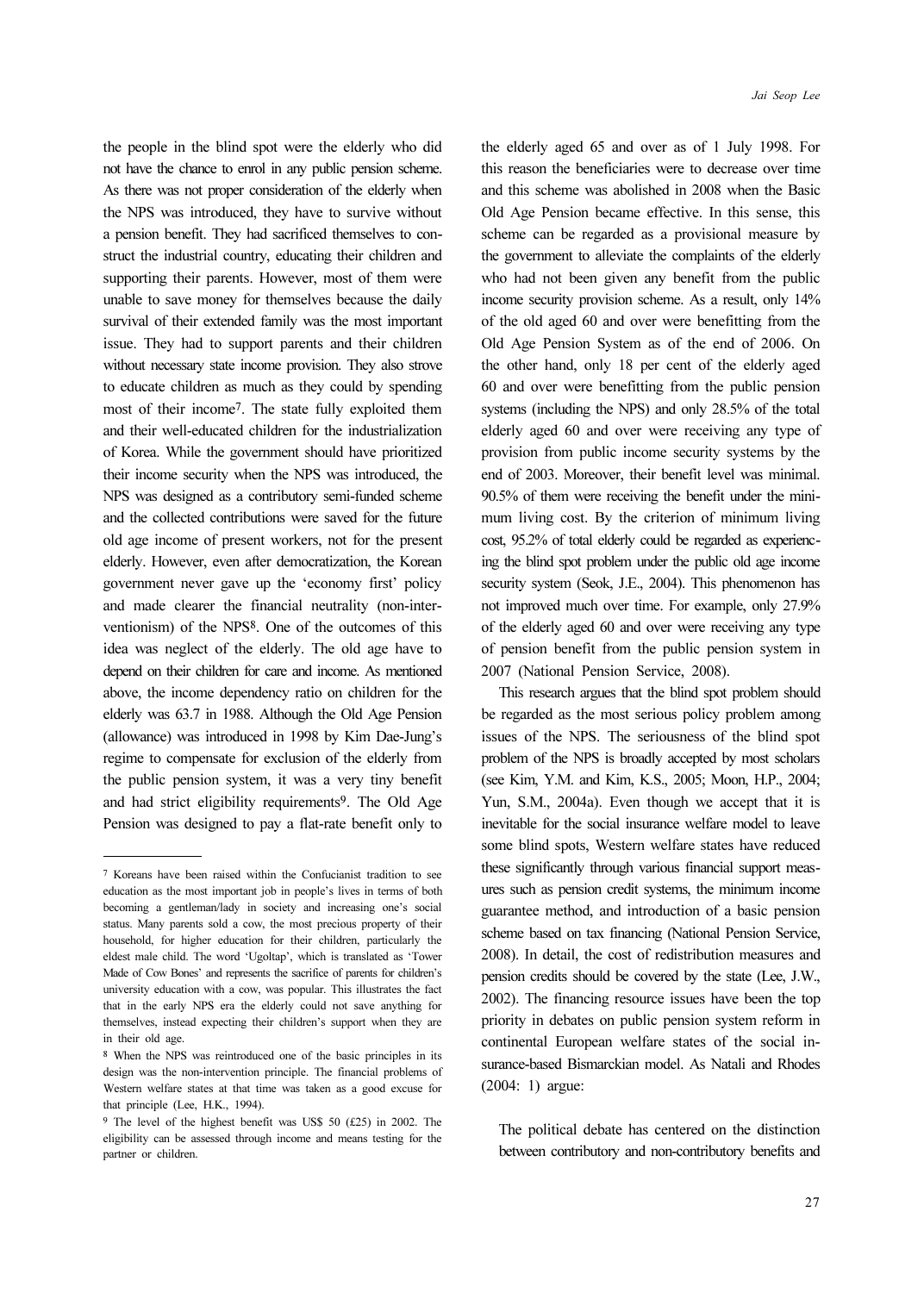the need, emphasised especially by the unions, to clearly distinguish expenses directly attributable to the state (and to be covered by general taxation), from those attributable to the pension scheme (and to be financed from contributions).

As a result, academics and politicians in the European countries broadly agree (notably unlike the USA) on the necessity of the state bearing financial responsibility even in the social insurance public pension systems. In reality most countries, whether or not they have adopted the Bismarckian or Beveridgean model, share a considerable part of the cost of public pension benefits. Specifically, most states contribute about 20% to 30% of total expenses of the public pension benefit (Lee, J.W., 2002; National Pension Service, 2008). For example, Germany shares about 30% of total expenses of the public pension benefit.

However, in Korea, because of the strict financing principle of fiscal conservatism, there is little possibility for social minorities to obtain proper pension benefits through the state's financial support. The majority of academics, bureaucrats, politicians and media in Korea do not claim that the state should be financially responsible. Rather, they emphasize the danger of fund depletion (for the NPS) which was expected when it was designed to eventually be depleted; the fund depletion time could be controlled by partial adjustment of the contribution rate and by the state's financial subsidy (Jung, C. L., 2009). The seriousness of the insecurity of old age income for the present and future elderly does not seems to significantly matter for them. This institutional and political situation surrounding the NPS has kept the NPS from evolving toward gradually adopting proper measures for state financial responsibility. This attitude increased the internal contradiction that led to the great distrust of the public in the NPS. As Clemens and Cook (1999) explained and this research assumed, the incredible distrust of the people in the NPS showed that the NPS lost the legitimacy and was exposed to policy failure. The pre-condition of the radical reform including structural change of the NPS was already established. The principle of fiscal conservatism was a decisive driving force coming from the innate feature of the NPS and leading to fundamental reform. So, how did the principle of fiscal conservatism affect the financial instability debate? We will now trace the relationship of fiscal conservatism and the long-term financial instability issue in Korea.

#### 2. Long-Term Financial Instability

Many scholars in Korea, particularly economists, believe that 'the priority among pension system issues to urgently solve is the problem of long-term financial sustainability and the actual cause of the problem is the unbalanced benefit structure: disproportionate structure between contribution and benefit' (Moon, H.P., 2004: 16). Yun, S.M. (2004b: 3) states his judgment of the NPS' financial situation as:

If the current system remains unchanged, it has been projected that the NPS will run a deficit starting from 2036 and that its fund reserve will be depleted by 2047. To address this problem, the National Pension Scheme contribution rate should be increased to 30.0 per cent by 2050 and to 39.1 per cent by 2070.

Yun, S.M. (2004b) argued that reducing benefits and increasing contributions were urgently needed because if the NPS matures, the retrenchment reform will be more difficult. He suggests evidence to support his argument. Firstly, in line with trends of Western countries, the NPS should follow the direction of reinforcing funding features without being over-dependent on the next generation. Secondly, reinforcing the pay-as-you-go trait is not fit for a post-industrial social structure with population ageing (extended life expectancy) due to low economic growth, unstable employment and low fertility. Reinforcing pay-as-you-go traits such as tax-based basic state pension system introduction is counter to world-wide trends. Depending on actuarial calculations focused on population ageing, economists such as Moon, H.P. strongly raised the financial instability issue of NPS in 1995 and this instigated the first round of NPS reform in 1997–1998, in which two issues, coverage expansion and financial sustainability, were confronted (Kim, Y.M. and Kim, K.S., 2005: 214). The NPS was planned as a defined benefit (DB) structure with contribution rates set at 9% of salary and a 60% income replacement rate before the 2007 NPS reform. The benefit level, 60% income replacement, can be regarded as moderate but too generous compared to the 9% of contribution rate. This research argues that the total contribution rate should be raised to the proper level. However, we should consider why the majority of Korean people do not agree with increasing the contribution rate, rather preferring the benefit reduction.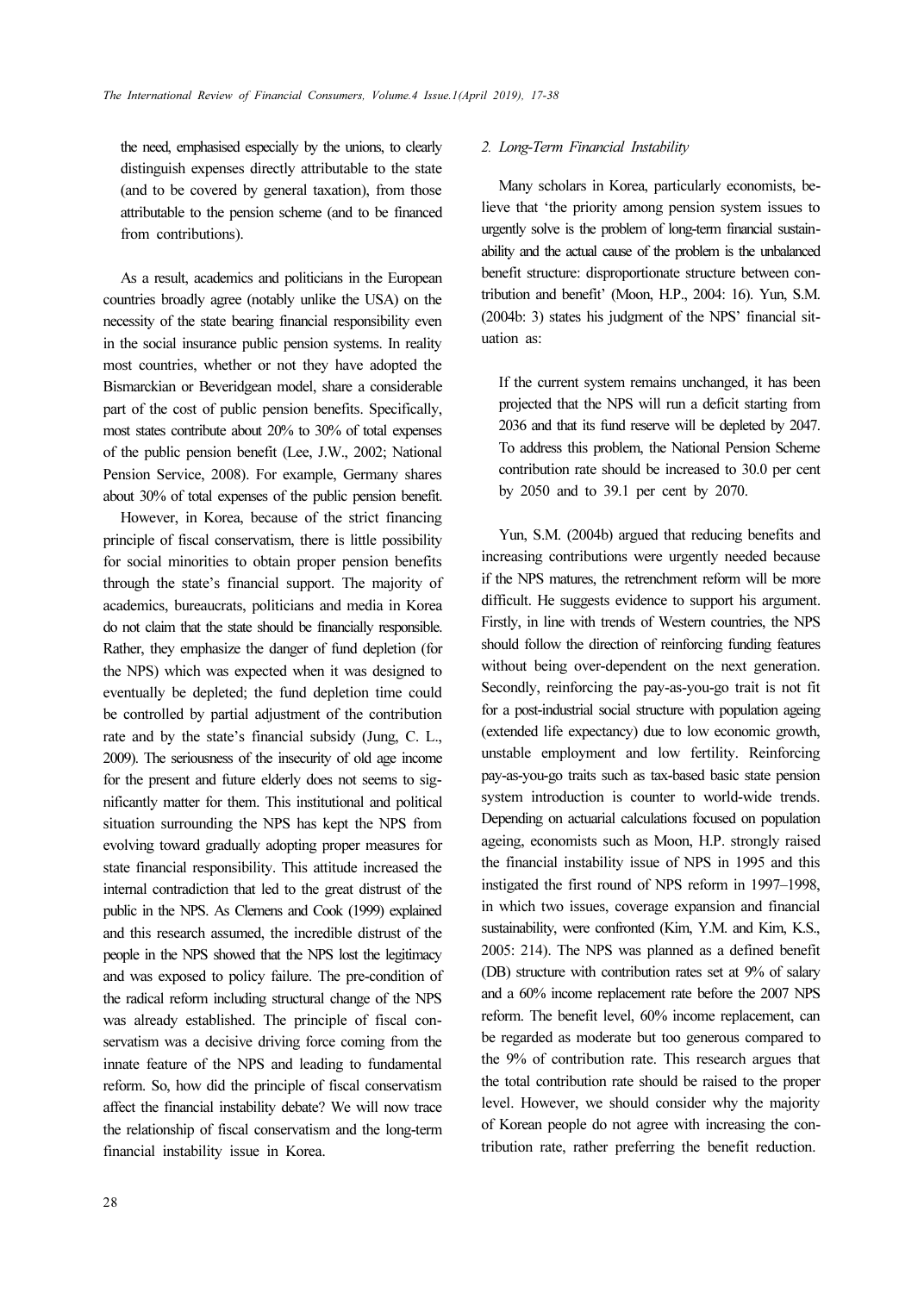Korea has produced a lot of vulnerable people, mainly after the East Asian economic crisis started in 1997. The portion of irregular workers and the self-employed is much bigger than in any other OECD country. Many of them have been laid-off in the turmoil of national restructuring. It would be more difficult for them to make contributions if the contribution rate increases. This is why the government and politicians could not raise the contribution rate in the 2007 NPS reform. For them, a basic pension scheme that is tax-based and universal (Beveridgean scheme) or a contributory earnings-related benefit scheme like the NPS, with supplementary subsidizing measures such as a minimum pension guarantee and pension credits, is necessary. For both changes, the abolition of the principle of fiscal conservatism is a prerequisite.

Like in other developed countries, the main factor in the financial sustainability issue in Korea is population ageing (Kim, S.S., 2011). Using the United Nations' (UN) definition of old age, the average population rate of old persons in the OECD countries was 8.7% in 1960, 10% in 1970 and 13.7% in 2000, with this ageing trend continuing. The old age support rate (dependency ratio), then, will dramatically increase from 23.8% in 2000 to about 50% in 2050 (Jung, H.W., 2004, cited in Yun, S.M., 2004a). The dependency ratio<sup>10</sup> is very important for welfare programs, particularly old age income security pension systems, in terms of financial sustainability. Most Western welfare states maintain pay-as-you-go financing schemes in which the working generation finances for the older generation's benefits. If the support rate becomes higher, the working generation should have a higher rate of contribution to support them. In this regard, Korea has very serious population ageing problems. Population ageing is proceeding very rapidly in Korea. Korea became an ageing society in 2000, much later than other OECD countries. However, the period in which a society is transformed from an ageing society to an aged society<sup>11</sup> will in Korea be the shortest in the world. For instance, according to the research of the OECD (2001), the period for the ageing society to be transformed into an aged society will be only 22 years in Korea, compared with 115 years

in France, 85 years in Sweden, 47 years in the UK and 24 years in Japan. As a result, the old age support rate in Korea will increase from 11.3% in 2000 to nearly 70% in 2050. Korea will take second place following Japan in its dependency ratio among OECD countries (Yun, S.M., 2004a).

The majority of scholars, as well as the bureaucrats of the Rho Moo-Hyun government and former regimes, seem to have a clear policy preference for system security (financial sustainability) instead of social security for the aged based on the assumption of the population ageing. However, some welfare-oriented scholars such as Kim, Y.M  $(2004)^{12}$  do not agree with the logic of urgently needed retrenchment reform or even with the proposition of retrenchment. Firstly, he argues that even if the proposition suggested by scholars favoring retrenchment is accepted, the expected contribution rate after the 2030s, 19.5% of salary, is maintainable in the future. This is because this is a similar level to the present contribution rates of Western countries<sup>13</sup>. In addition, the expected levels of total pension benefit expenditure in 2050, 7% of GDP, would also be endurable because this is similar to the level of European countries' pension benefit expenditure in the late 1990s. Secondly, radical reduction of welfare benefits based on unclear long-term projections could result in serious social security problems because present pension system participants in Korea mostly have a very short contribution period because of the system's immaturity and unstable work conditions. Thirdly, the present generation has a right to be better supported by the next generation because it is in a situation of double payments: contributions for themselves and private transfers to their parents who do not benefit from the NPS. Fourthly, the contribution rate expected in the future to

<sup>10</sup> This is the index that represents the level of burden imposed on the working generation by the old generation. This is the population aged over 65 divided by the population of 20-to-64-year-olds.

<sup>11</sup> According to the UN definition, an ageing society is a society in which people aged over 65 years comprise more than 7% of the total population and in an aged society the proportion is more than 14%.

<sup>12</sup> Kim, Y.M. is Professor in the Department of Social Work in the Jung-Ang University in Korea (Chief Social Secretary for the Moon Government from in 2018) and he has had the leading role in developing the position on social welfare issues and alternatives for a progressive NGO: The Unity for Participatory Democracy. He argues that recent debates on retrenchment of the NPS have some dangers which may result in serious social security problems for many elderly people in the future. Therefore many aspects, such as the negative prospects based on an uncertain long-term proposition, should be questioned (see Kim Y. M. (2004)).

<sup>13</sup> This argument is reasonably based on the clear evidence of the Western welfare states. However, the argument should be supported by the fact that a substantial amount of the state's financial subsidy based on tax revenue is applied to the public pension system at the same time.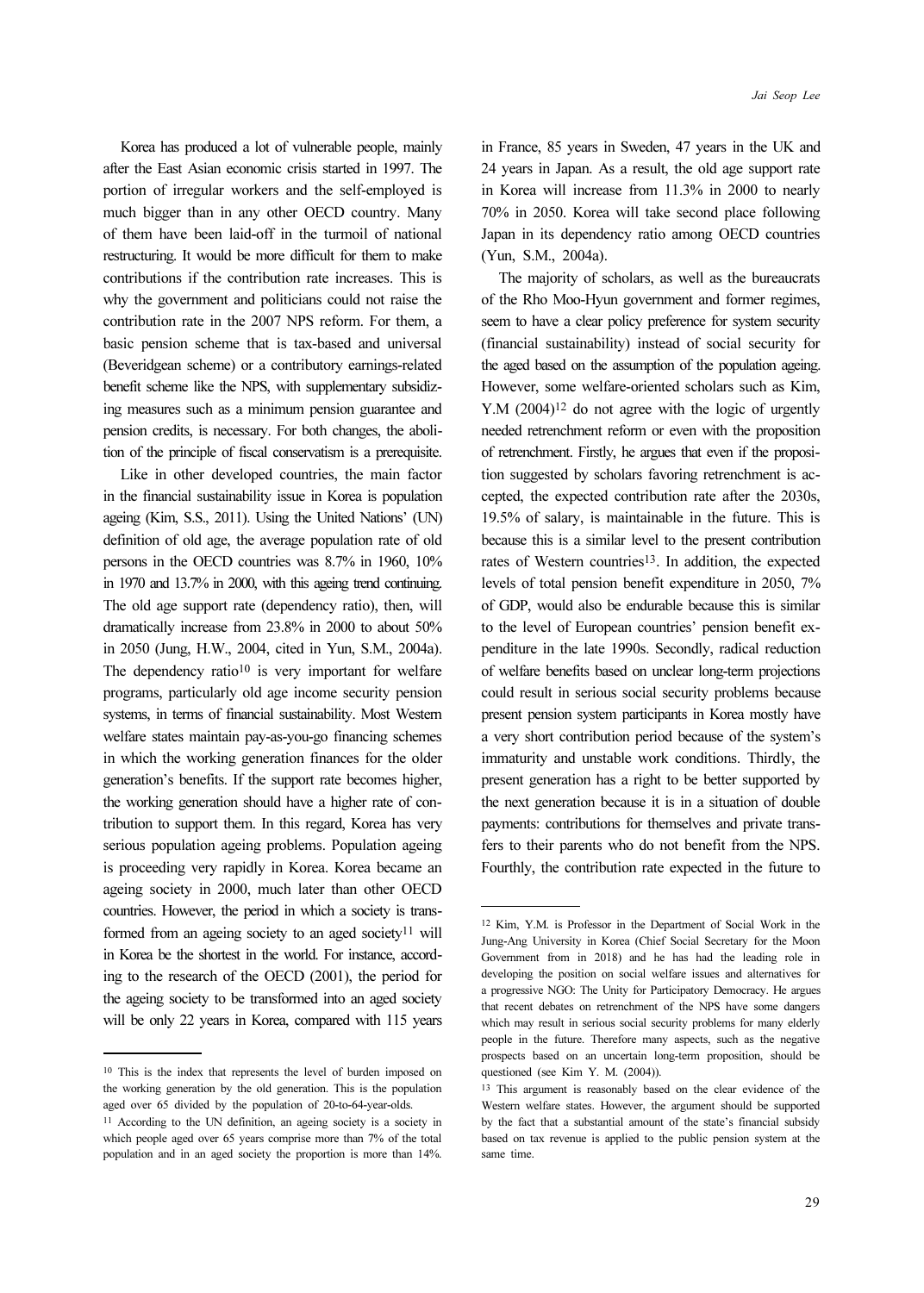maintain the present income replacement ratio can be affordable if it is effectively adjusted by, for example, necessary taxation. Kim, Y.M. (2004) asserts that the argument for retrenchment over-emphasizes only financial aspects and that it sees the situation around the pension system too negatively, with some neglect of the real welfare situation of the present generation. Judging from these two arguments, the issue of financial sustainability seems to call for further discussion. Regarding the general theoretical logic about financial methods and practices in actual policy, and world-wide multi-pillar public pension recommendations by international organizations such as the ILO, World Bank and OECD, the combination of contributions and taxation as a source of public pension financing is necessary. The state's financial subsidy for the public pension system must be the 'Majungmul', which in Korean implies a few spoonful of water being poured into the mouth of the water pump to attract a lot of bucketful of water from the deep earth.

However, it is clear that the debates on reform of the public pension system had been dominated by the long-term financial sustainability issue in both special occupational public pensions and the NPS in Korea. This one-sided debate necessarily resulted in the radical benefit reduction, leaving the contribution rate at a lower level. The income replacement rate of the NPS fell from 70% to 60% in the 1998 reform (and then to 40% in the 2007 NPS reform). The benefit level before 2007 reform was not low compared with that of the advanced Western countries. However, the real replacement rate, indicating the very short insured period (about 21 years), meant that other reform measures were highly needed. Nevertheless, even just after the 1998 NPS reform, whose focus was radical retrenchment for increasing long-term financial sustainability, voices calling for further retrenchment were raised again. This may be clear evidence of fiscal conservatism because further retrenchment reform enables the government to not subsidize tax revenue for the NPS. The reformist Rho Moo-Hyun government, persuaded by welfare bureaucrats, initiated another retrenchment NPS reform in 2003 just after the inauguration of the regime, against Rho's election promise. Even though the bill was blocked in Parliament in the first reform stage, the income replacement rate of the NPS was radically reduced from 60 per cent to 40 per cent until 2028. This is a clear representation of the resilient policy orientation of financial stability reform, rooted in fiscal conservatism.

So, what was the destiny of the parametric reform bill?

The NPS reform bill proposed by the government in 2003 to Parliament was blocked by the majority opposition party and lost legitimacy because of the online Anti-Pension Movement while the retrenchment reform bill was in Parliament. Additionally, the opposition party backed by the Netizens14 strongly raised the blind spot problems and suggested a structural NPS reform. According to Clemens and Cook (1999), a certain policy containing clear internal contradiction, if it does not evolve gradually, can produce grave-diggers, increasing the opponents to the present policy over time. The principle of fiscal conservatism, representative of a force seeking financial sustainability reform, was proven to be the prominent factor of radical NPS reform. What, then, was the clear evidence of NPS' loss of legitimacy among the public? We will discuss the distrust of the people in the NPS and the effect of this in the next section.

## C. Policy Failure and Distrust of the Public in the NPS

The effect of the NPS on the people's life seems to be best expressed by the public's distrust in the system (Kim, Y.H., 2004). Even though the benefit scheme was unrealistically generous in appearance, the level of credibility of the people was excessively low and the resistance to the system was strong. Even though we consider the NPS to have been immature in its existence, and thus the usefulness of the system was not fully recognized by people in general, the level of the distrust was difficult to understand. In-depth study of the causes of distrust in the NPS is still scarce and preceding studies have been mostly superficial, with the exception of the study by Kim, Y.B. (2003)15. He saw the crisis of social insurance as a crisis of trust, which should be the basis for the system to survive. A definitive analysis of the causes of the lack of credibility in the system, thus, seems to

<sup>14</sup> This term Netizens is an abbreviation of 'Network Citizen' and refers to persons who are actively using internet for non-profit purpose. <sup>15</sup> He analyzed health insurance and national pension systems in Korea with the three criteria developed by Rothstein (2001): 'substantial justice', for which the system is believed to be necessary; 'procedural justice', which the system is believed to exercise fairly; and 'just distribution of burden', where the system is believed to share the costs and benefits rationally among all participants.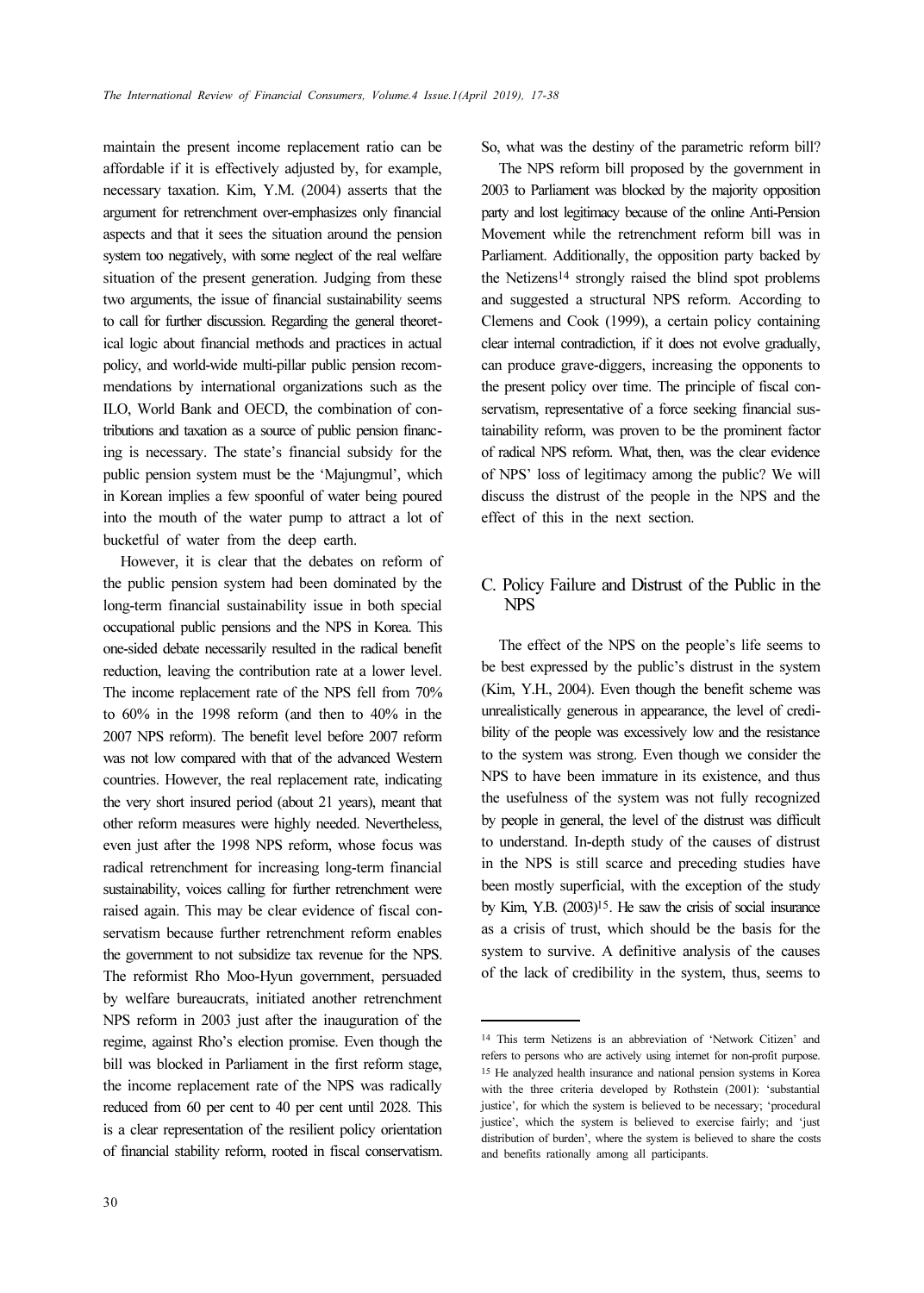be difficult. He argues that the trust of the insured in the social insurance system is the most important element for the system's long-term sustainability. If the majority of subscribers to a policy do not trust the scheme, it is inevitable that they will engage in various opportunistic behaviours and thus reduce the efficiency of the system. The inefficient system reinforced by the negative feedback effects would result in more severe distrust. Widespread distrust in a pension system shows the critical viewpoint of people regarding the system and leads to strong demand to radical change of the system. In this sense, it can be said that the deeper the extent of the distrust, the greater the demand for a fundamental change in the system. There is plenty of evidence on how and to what extent the public pension systems of Korea are distrusted by people. Even though the area of emphasis is different, relatively conservative economists also agree on the seriousness of distrust in the public pension system in Korea (see Moon, H.P., 2004). According to a survey of employees that was carried out by the Insurance Development Institute (IDI) in August 2004, the average level of satisfaction over the NPS in Korea was only about 1.53 out of 5. This shows the extreme dissatisfaction with the NPS among the population in Korea (Ryu, K.S., 2004). The survey also showed employees' opposition to the present NPS scheme. It was seen that 78.8% of respondents preferred a structural reform towards a two-tiered pension system including a basic state pension (Ryu, K.S., 2004). On the other hand, a member of Parliament publicized an internal survey of the National Pension Service (NPSrvc), mentioning that only one out of ten people in their 20s–30s years old was satisfied with the present NPS (Korea Herald Daily 24 Feb. 2005). Kim, Y.B. (2003) concludes that social insurance such as the NPS in Korea had lost credibility of the people concerned because it did not show fair redistribution both in policy design and in the development process (Ryu, K.S., 2004: 19–21). The research argues that the clearest evidence of people's deep distrust in the NPS was the 'Anti-NPS Movement', which was inspired by a Netizen in May of 2004. This movement was instigated by an ordinary person with a short article titled '8 Secrets about the National Pension System' in which severe complaints about the NPS were expressed. This rapidly spread on the web with opinions

being added. Within a few days, strong anti-pension sentiment overwhelmed the whole country. This affected most policy-making actors as well as the general public. Underlying distrust in the NPS was recognized by all political actors as well as the general public. The process of passing the NPS reform bill focusing on financial sustainability without proper government subsidy was stopped and structural reform was recognized as necessary by the public (Kim, S.K. 2010; Seoul Daily 31 May 2004). Contrastingly, the people in the European countries express their best preference for the public pension systems among modern welfare programs (Wim van Oorschot, 2000). From the historical institutionalists' point of view, members' distrust in an institution can be an internal force for institutional change (Clemens and Cook, 1999). In this sense, the serious level of insured members' distrust can be regarded as representative of strong demand for fundamental reform of the NPS. If distrust becomes abnormally severe due to certain factors, this would magnify the potential power for change in the system. What, then, can be regarded as the influential factors that have provoked such severe distrust in the public pension system

On the other hand, two aspects are central to understanding the true features of this incredible phenomenon of distrust. Firstly, the fact that the NPS does not successfully achieve the basic missions of it as an old-age income security system would be one of the critical causes of the people's distrust. As mentioned before, welfare systems such as pension systems have to provide income security as well as poverty prevention for most participants (Flora and Heidenheimer, 1981). Moreover, adequate benefits, with which the middle and upper classes can maintain their living standards, must also be secured through ensuring effective saving mechanisms16. As a result, securing the system coverage and benefit adequacy would be the basic missions of public pension systems. A system which does not exercise properly these basic roles may not obtain people's trust. Secondly, it is self-evident that members will feel betrayed if the government continuously emphasizes the necessity of retrenchment of the system which was introduced only a decade ago by the government without social dialogue and consensus (National Pension Research Institute, 2006; Kim, Y.H., 2004). Although

in Korea?

<sup>16</sup> Although the income of the middle class is not normally transferred from redistribution within a generation, middle class people can gain extra income from various other mechanisms such as inter-generational income transfers, credit support from tax and investment returns from funds.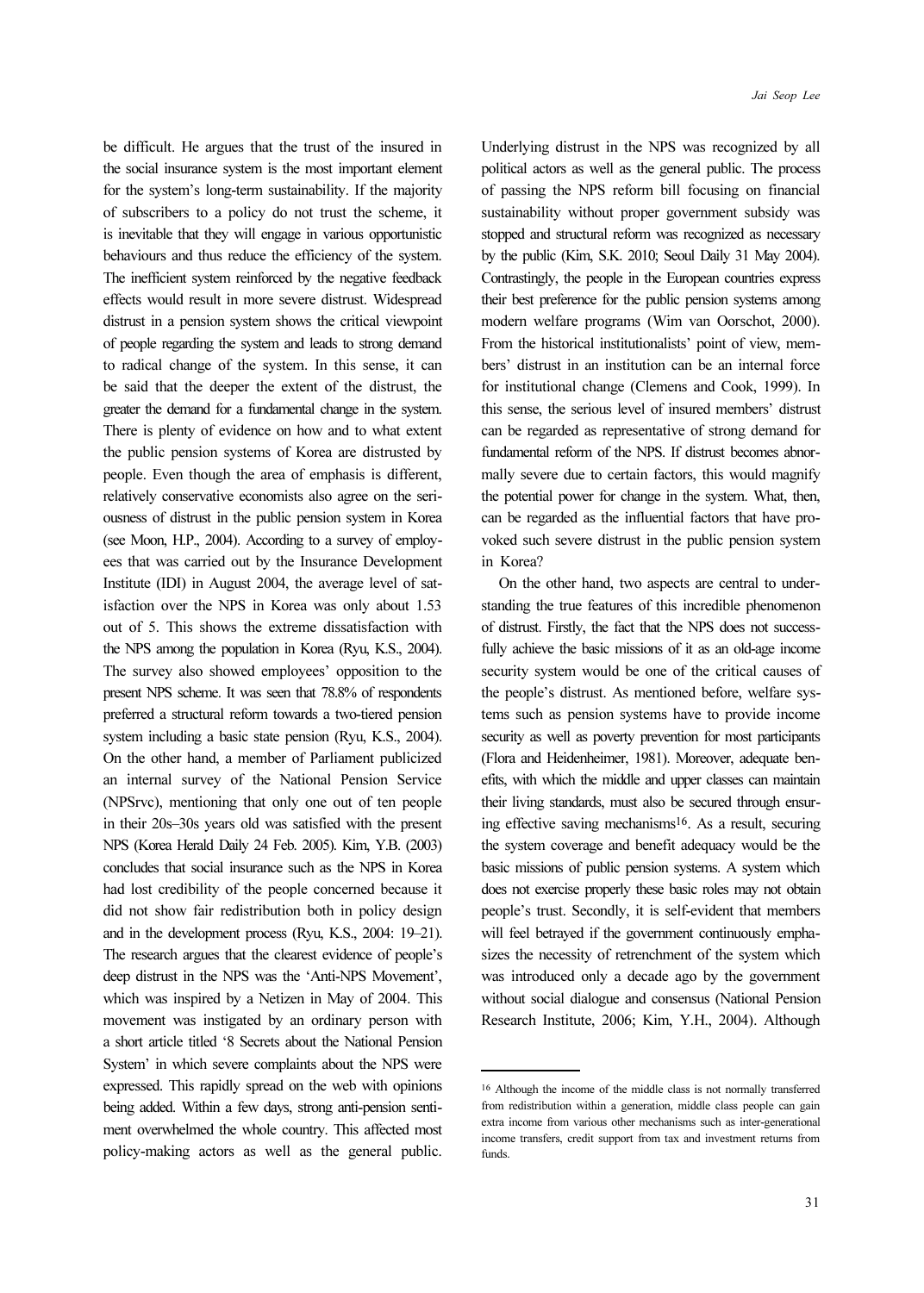there may be some dissent among participants regarding the content of the NPS, had it evolved through genuine procedural justice<sup>17</sup>, then it would not bring about such an extreme blaming reaction as the demand for its abolition. In this respect, it appears that along with the substantial problems of the system's contents such as problems of coverage, adequacy and equality as well as financial sustainability, the loss of legitimacy of the policy-making procedure has also been a critical cause of distrust in the public pension system in Korea. What, then, did make clear the loss of legitimacy of the NPS to the eyes of political actors and general public?

## D. The Emergence of Competing Reform Alternative: Beveridgean Pension Model

This research adopts the concept of 'multiplicity' based on Clemens and Cook (1999). Multiplicity is defined as 'the existence of multiple institutions' (Clemens and Cook, 1999: 450). In the situation of a policy failure, if there is a competing policy alternative, the legitimacy of the policy can be intensively eroded. In this sense, there was a strong challenge by the Beveridgean model to the conventional Bismarckian type scheme represented by the NPS, which had maintained the strict principle of fiscal conservatism.

### 1. The Bismarckian Model's Pitfalls with the Strict Principle of Fiscal Conservatism

As discussed above, a social insurance scheme has pitfalls in the coverage and benefit adequacy for the subscribers in cases when it is not appropriately supported by the state. This is a problem because there is a high possibility of unemployment in modern post-industrial society due to the increased flexibility of labor markets. There are also many irregular workers, late entrants into the labor market due to higher education, self-employed workers with low income in the service industries, etc. These are the significant new risks in the post-industrial society (Taylor-Gooby, 1999). Social insurance systems are designed on the presumption of full employment. However, this is almost impossible in a post-industrial society. In this sense, social insurance welfare programs based on social insurance principles should be supplemented with a tax-based universal scheme for those with a lack of proper contribution history. Even though social insurance welfare programs such as public pension systems started without a clear logic of state financial subsidization, the social insurance contributory elements were supplemented by a universal tax-based scheme or the state's subsidization over time (Bonoli, 1997, 2003).

In general, a social insurance system plays the role of exercising the basic functions of the state for the whole nation as well as the function of insurance for eligible insured people. Among them, insurance takes the role of a risk spread function among participants and helps smooth individual income distributions from working life to after retirement. As a function of the state, there is redistribution to encourage social harmonization and stability. There are other functions of the state which are entrusted to the social insurance system because it is effective (Lee, J.W., 2002). For example, there are diverse pension credits in Western countries which operate within social insurance welfare systems. Pension credit is a program whereby the state pays contributions for the subscribers who sacrificed paid work for the common good of the society. Those pension credits are for national defence duty, higher education, childbirth or maternity leave. Most Western countries introduced and expanded the pension credit system and supplement the lack of contribution history so that the insured acquire proper pension rights. However, in contrast to Western countries, there was no credit system in the NPS before the 2007 reform. Only a tiny part (5 per cent in 2007) of administrative costs was financed by tax revenue (National Pension Service, 2008). The portion of state financing in the NPS in 2006 was only 0.004% of total annual income. This is quite a contrast with the Western countries, which share about 20% to 30% of annual expenses (see Lee, J.W., 2002; National Pension Service, 2008). In the diverse discussions on the financing principle of the NPS, fiscal conservatism was proven to be one of the critical causes of the financial instability of the NPS as well as income insecurity of the elderly.

### 2. The Challenge of the Beveridgean Model

Contrastingly, the level of financial assistance by the state for the social insurance system in foreign countries

<sup>17</sup> Rothstein (2001) suggested 'procedural justice' as one of the key criteria by which the credibility of a policy can be measured.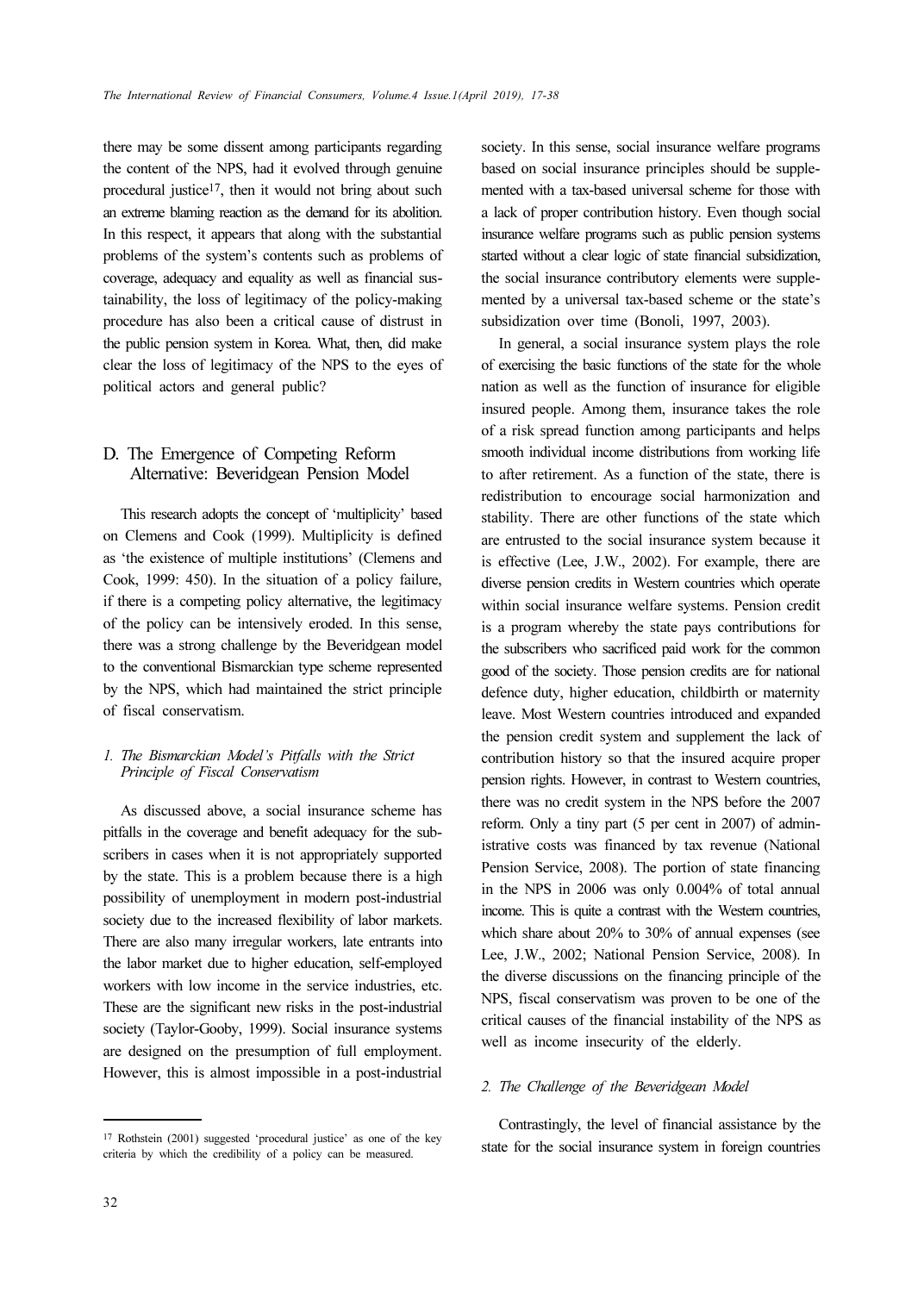is significantly higher than in Korea in terms of the amount and content. For example, in Switzerland, the portion of state support is ⅓ of the total expense of the public pension system. In France and Germany, it is about 20% and 30 % of total expense of the public pension system respectively. For the farmer's pension insurance in Germany, the government subsidizes three-fourths of the total expense (Kim, S.W., 2007; National Pension Service, 2008). In many European countries such as Germany, France and Sweden, the government pays all contributions for people who are on leave for family care, national defence duty, and higher education. The portion of the state subsidy in the social insurance model should be decided in accordance with the type of function of the source of financing for a welfare program (Schmahl, 1985). Based on this principle, the cost of the function of income security should be financed by subscribers' contributions. Conversely, the costs of exercising the functions of the state should be financed by tax (Lee, J.W., 2002). In this regard, most international organizations regardless of their policy orientation have suggested tax-based public pension schemes for poverty prevention. Among them, the International Labour Organization (ILO) has maintained welfare-oriented policy guidelines. In contrast, the World Bank has preferred the economic growth policy. Due to the huge blind spot in the social insurance contributory public pension schemes, a tax- based universal pension scheme has been an essential requirement for the complement of social insurance scheme. However, the financing principle based on the implicit international consensus was not adopted in the NPS by the Korean government. Even though the NPS has maintained strong redistribution measures for low-income participants, the government does not provide a proper level of finance from tax revenue to the NPS except for a tiny portion of administration cost. In this respect, the NPS has clearly maintained the principle of financial conservatism under which the Korean government has not provided proper tax revenue to the NPS. The outcome of this financing policy of Korea must be the prevalence of old age poverty and long-term financial instability in welfare programs such as NPS. What will happen in the public pension systems, particularly in the NPS, in the next stage of following the long-run conservative financing principle?

We can examine the general viewpoint of the policy experts in the NPS reform policy-making circle in 2002 under the Kim Dae-Jung government. For instance, there was a resolution on the principles of the NPS reform direction by the Institution Expertise Committee on 20 November 2002. It contained the reform principles that 1) financial stability measures with adjustment of benefit structure should be the first policy priority and 2) social security measures with adoption of a multi-pillar system should be the second priority (Kim, S.K., 2010). The ensuing decision was the declaration that the government would not use tax revenue to ensure both income security and financial sustainability of the NPS. It was a principle of financial stabilization first and resolution of the blind spot problem next. It became the clear guidance of the 2007 NPS reform. The reform board developed three retrenchment reform alternatives without any measurement for the state's financial subsidy. This is another example of the resilient principle of fiscal conservatism in the NPS because the principle and the alternatives guided by this principle absolutely excluded the other options based on Beveridgean principle. There was no option for President Rho Moo-Hyun to choose in 2003. The Rho, Moo-Hyun government, issued a retrenchment reform bill to the Legislature in 2003. However, increased internal contradiction of the NPS originated from the fiscal conservatism and the emergence of competing alternatives resulted in the government's reform bill being blocked and even abolished in the first stage of the 2007 NPS reform. The alternative reform bill was suggested by the opposition party and the reform debates were dominated by the blind spot issue and introduction of the Beveridgean poverty prevention scheme in the next reform stage. In this situation, there was a competing alternative, a basic pension system based on tax revenue. The basic pension system as the first pillar in the multi-pillar system had been supported by all major international organizations such as the ILO and World Bank. It was also suggested by the World Bank to the Korean Government when the national restructuring caused by the East Asian economic crisis was in progress in 2002. In practice, the structural NPS reform alternative was set as the recommended one by the reform board in the Kim Young-Sam government in 1997. There was already a strong reform alternative, the basic pension, and the tax-based basic pension was greatly preferred by the general public in Korea (Ryu, K.S., 2004).

If the government of Korea had taken necessary financial responsibility for the public pension system step by step, both the income insecurity problem and financial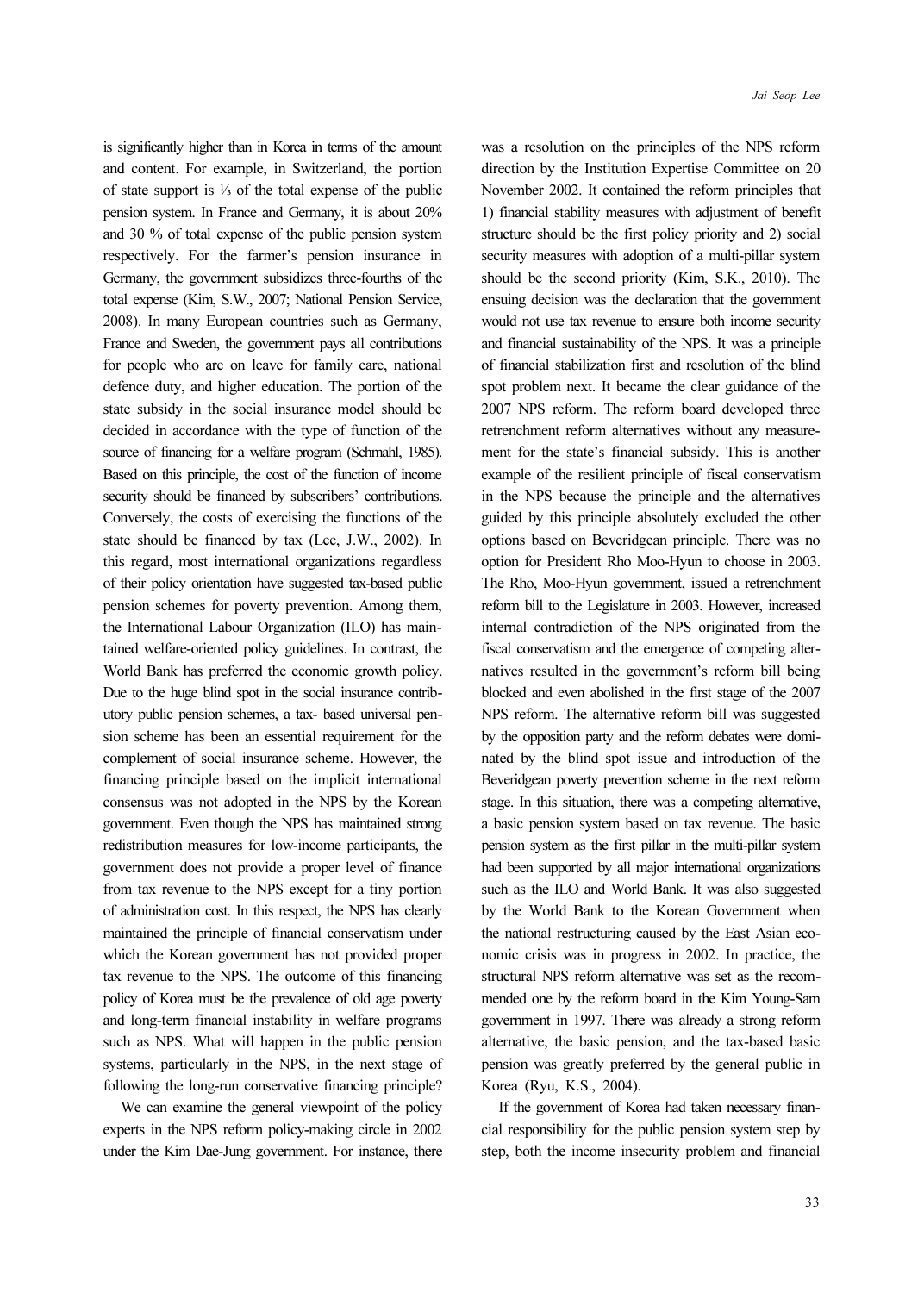instability problem would have been considerably mitigated and the severe distrust in the NPS would not have emerged. As a result, the demand by the public for structural reform would not have been so great. The financial conservatism of Korea was the most significant element which resulted in the internal contradiction of the NPS so that it increased the potential for radical reform. If the ambitious political entrepreneurs, political parties, try to exploit this situation for their interests, the influential reform alternative, Beveridgean model, could be introduced. The Basic Old Age Pension in the 2007 NPS reform was introduced through this procedure in the changed political institutions and the changed political configurations which were the extra conditions for the structural NPS reform.

## Ⅳ. Conclusion

The NPS was designed as a contributory social insurance system in which accumulated contributions paid by the insured were the main sources of pension benefit. Under the contributory social insurance scheme, social minorities with low or unstable income could not pay contributions over the necessary period and at the necessary level to be entitled to adequate pension benefits. Thus, this system should have been complemented by other schemes based on a universal tax-based financing principle. However, the NPS, which maintained a strict principle of fiscal conservatism, could not be transformed to meet the necessary needs of the insurable persons through an evolutionary process.

The principle of fiscal conservatism in Korea resulted in income insecurity among the old. Real coverage of the NPS in 2007 was only 57.5% of the eligible workforce. Only 27.9% of the elderly aged 60 and over were receiving any type of public pension benefit in 2007. 90.5% of beneficiaries were receiving a benefit that was below the minimum living cost. Judging from the number of beneficiaries receiving less than the minimum living cost, about 95% of the elderly could be regarded as in the blind spot of the pension benefit. As a result, Korea took first place for relative old-age poverty among OECD countries. On the other hand, public distrust in the NPS was incredibly high. This implies the NPS's loss of legitimacy among the public. The online anti-NPS movement,

which arose in 2004, was a symbol of the phenomenon. In this situation, a strong policy alternative, the Basic Pension System, presented a challenge to the NPS. The Basic Pension System had already been prepared and even suggested by the World Bank, and the reform board of the Kim Young-Sam government recommended it as the preferred alternative18. The multi-pillar Basic Pension System, based on tax, not on contributions, emerged in 2002 as a presidential election pledge of the presidential candidate of the opposition party. Moreover, the tax-based Basic Pension System was much preferred by the Korean public. Following the framework of Clemens and Cook (1999) and Sewell (1992), the other significant condition, multiplicity (the existence of strong alternatives), was thus achieved.

Through the 2007 NPS reform, the benefit level, the income replacement ratio, was radically reduced from 60 percent to a planned 40 percent by 2028. However, the Basic Old-Age Pension System, with about 5 percent of average earnings of the insured, was newly introduced, with coverage of 70 percent of the elderly aged 65 and over. The Basic Pension System's benefit level was increased twice, to about 10 percent of the average income of the participants in 2015 and to 13 percent in 2018.

In conclusion, the internal contradiction of the NPS, caused by the principle of fiscal conservatism, can be proven to have been the determinant of the radical NPS reform, as certain institutional conditions were met. In the 2007 NPS reform process, the prerequisite for fundamental reform of the NPS seemed to be fully achieved. The process exactly followed the assumptions of Clemens and Cook (1999). Firstly, fiscal conservatism embedded in the NPS produced policy problems, such as serious income insecurity and long-term financial insecurity. It also continuously accumulated internal contradictions within the NPS. Secondly, the accumulated internal contradictions resulted in the policy failure and loss of trust of the public in the NPS. Thirdly, a competing reform alternative (a tax-based basic pension scheme) emerged. Accordingly, the legitimacy of the present NPS, based on strict fiscal conservatism, was lost. So, what will be

<sup>18</sup> The structural reform alternative recommended by the reform board of the Kim, Yeong-Sam government was rejected by the subsequent Kim Dae-Jung government because the policy focus of the alternative was regarded as the reflection of a neo-liberalist idea of the privatization of welfare programs (see Yang, J.J., 2004b).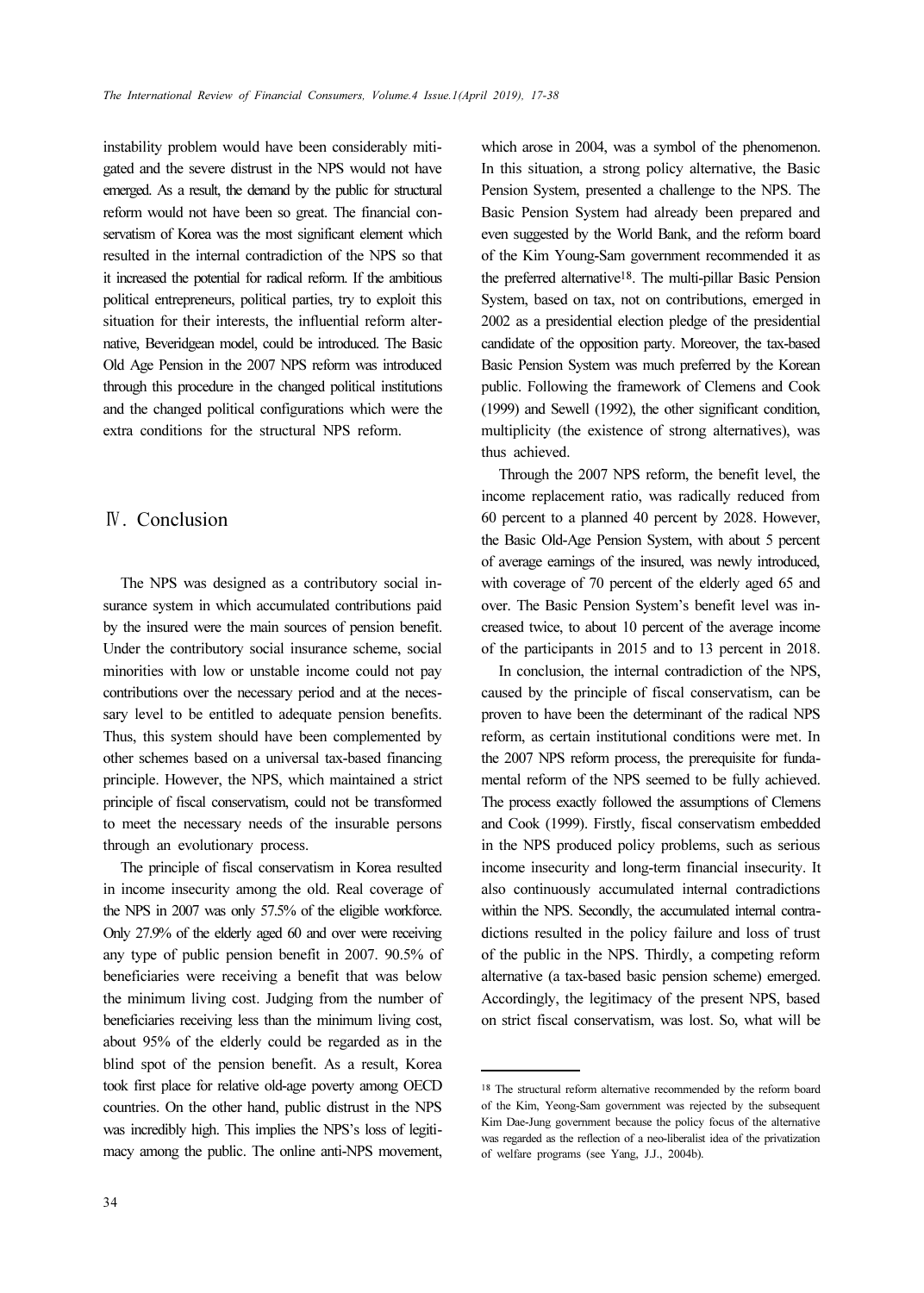next? According to the assumptions of Clemens and Cook (1999) and other historical institutionalists, the next stage we have to discuss in the next piece of research relates to the behavior of ambitious political entrepreneurs. They may actively attempt to co-opt the competing alternatives to compete with opposing political actors. The outcome was found to be the transformation of the NPS into a two-tier public pension system structure: the NPS and the Basic Old-Age Pension System (renamed as Basic Pension System later).

# References

- Alesina, A. and Rodrik, D., 1994, 'Distributive Politics and Economic Growth', Quarterly Journal of Economics, 109, 465-490.
- Bonoli, G., 1997, 'Classifying Welfare States: a Two Dimension Approach', Journal of Social Policy, 26(3), 351-372.
- \_\_\_\_\_\_\_\_\_, 1999, 'La réforme de l'Etat social en Suisse: Contraintes institutionnnelles et opportunités de changement', Swiss Political Science Review, 5(3), 57-78.
	- \_\_\_\_\_\_\_\_\_, 2000. The Politics of Pension Reform: Institutions and Policy Change in Western Europe, Cambridge: Cambridge University Press.
- \_\_\_\_\_\_\_\_\_, 2003, 'Two Worlds of Pension Reform in Western Europe'. Comparative Politics, 35(4), 399-416.
- Choi, H. S., 2002, 'The Estimation of the Old-Age Poverty and Income Inequality, Stemming from the Excluded People Excluded from the National Pension Scheme', Journal of the Korea Gerontological Society, 22(3), 223-243. (in Korean).
- Clemens, E. S. and Cook, J. M., 1999, 'Politics and Institutionalism: Explaining Durability and Change', Annual Review, 25, 441-466.
- Ferrera, M., 1996, 'The Southern Model of the Welfare State in Social Europe', Journal of European Social Policies, 6(1), 17-37.
- Flora, P. and Heidenheimer, A. J., 1981, 'Modernization, Democratization, and Development of Welfare States in Western Europe', in Flora, P. and Heidenheimer, A. J. (eds.), The Development of Welfare State in

Europe and America, New Brunswick: Transaction Books.

- Gilles, S. P., 2001, 'The Dynamics of Exclusion and Fiscal Conservatism', Review of Economic Dynamics, 4(2), 275-302.
- Goodman and Peng, 1996, The East Asian welfare states: Peripatetic learning, adaptive change, and nationbuilding. In G. Esping-Andersen (Ed.), Welfare states in transition: National adaptations in global economies. (pp. 192-225). London: SAGE Publications Ltd.
- Han, S. K., 1999, 'The Study on the Korean Trade Union Policy'. Ph.D. thesis, the University of Korea.
- Jo, Y. H., 2002, 'Confucianism, Conservatism or Maybe Liberalism? A Study on the Korean Welfare State Model'. Korean Social Science Review, 35(6), 169-191. (in Korean).
- Jung, C. L., 2009, 'A Political Economy of Pension Reform in Korea', Ph.D. Thesis, the University of Sheffield. \_\_\_\_\_\_\_\_\_, 2012, 'Rethinking Social Welfare Policy in Korea: Myth, Truth and Desirable Course about Welfare State', Korea Journal of Peace Studies, 13(1), 203-224. (in Korean).
- Kim, S. K., 2010, A Camel and National Pension System. Seoul: Hakjisa. (in Korean).
- Kim, S. S., 2011, 'Relationship between Major Goals of the National Pension and Measures for Their Improvement', Journal of Pension Studies, 1. 91-110. (in Korean).
- Kim, S. W., 2007, Overview and future challenges of the National Pension Scheme in Korea, National Pension Research Institute.
- Kim, Y. B., 2001, 'Social Policy Change after Economic Crisis: Comparative Research on Korea with Advanced Capitalist Countries', Journal of Korean Sociology, 35(1), 31-57. (in Korean).
	- \_\_\_\_\_\_\_\_\_, 2003, 'Welfare State and Trust'. Journal of Trust Research, 13(1) 1-23. (in Korea).
- Kim, Y. H. and Seok, J. E., 1999, 'The Evolution of National Pension System in Korea: The Uniqueness and Sustainability of Korean Model', Journal of Korean Social Welfare, 37, 89-118. (in Korean).
- Kim, Y. H., 2004, 'Paradigmatic Reform', Paper presented at the autumn academic conference 'Korean pension, where to go: parametric reform and paradigmatic reform' held by the Korean Social Security Association, Parliament Member's Hall in Seoul, 22 Oct. 2004.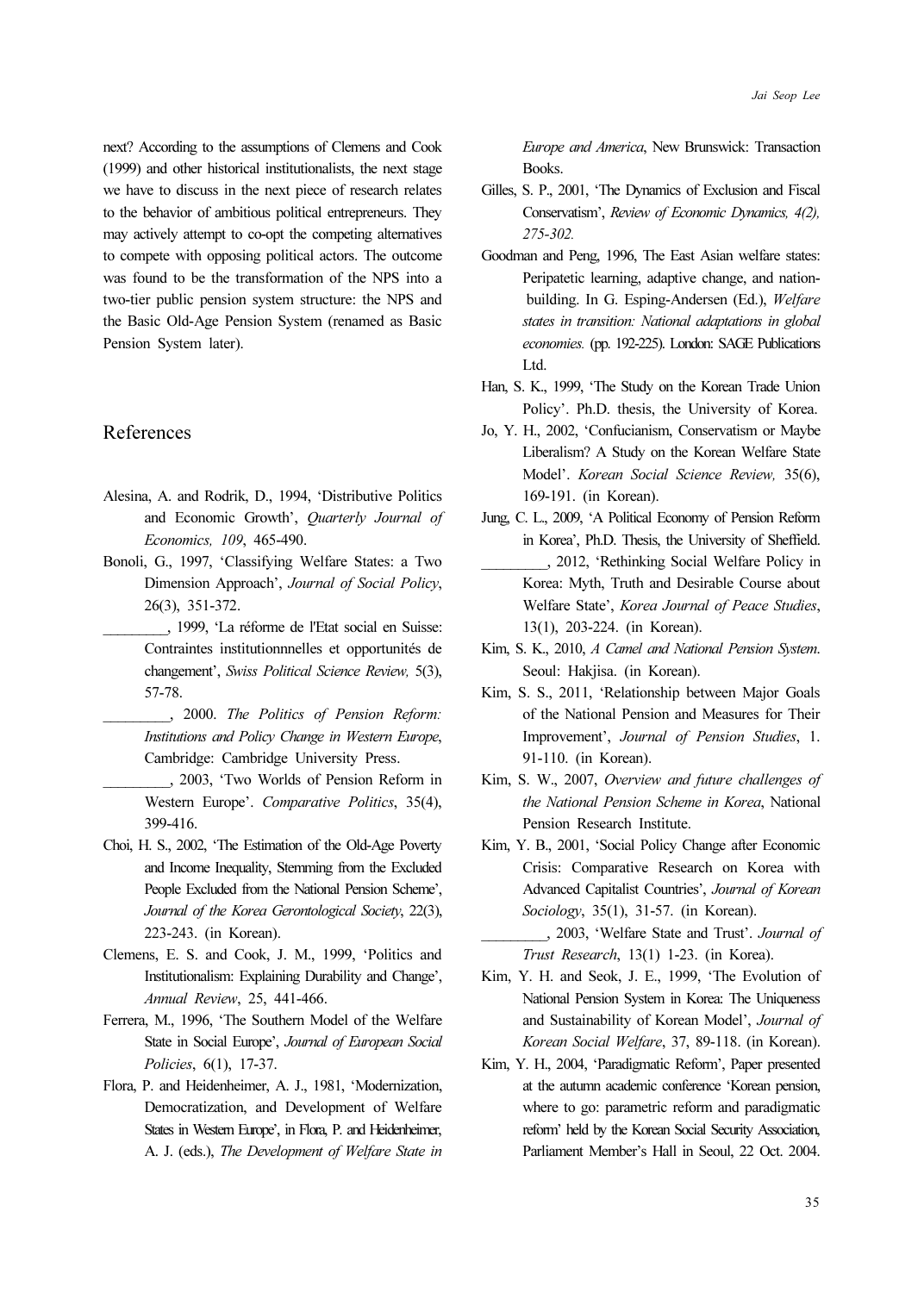(in Korean).

- Kim, Y. M., 1994, 'The Impact of the Cold War System of the Korean Peninsula on the South and North Korea', Ph.D. Thesis, the Chung-Ang University. (in Korean).
	- \_\_\_\_\_\_\_\_\_, 2001, 'Welfare State or Social Safety Nets?: Development of the Welfare Policy of the Kim Dae-Jung Administration', Korea Journal, 41(2) 169-201. (in Korean).
	- \_\_\_\_\_\_\_\_\_, 2004, 'Critical Debate Points and Reform Direction for National Pension System', Unpublished article for policy suggestion for leading politicians of pro-government party. (in Korean).
- \_\_\_\_\_\_\_\_\_, 2005, 'Towards a Comprehensive Welfare State in South Korea: Institutional Features, Post-industrial Pressures, and the Possibility of the Welfare State', Paper presented at the East Asian Social Policy Research Network 2nd Conference, University of Kent, UK. 319.
- Kim, Y. M. and Kim, K. S., 2005, 'Pension Reform in Korea: Conflict between social solidarity and long term financial sustainability', in Bonoli, G. and T. Shinkawa (eds.), Population Aging and Logics of Pension Reform in Western Europe, East Asia and North America, London: Edward Elgar.
- Kwon, H. J., 1997, 'Beyond European Welfare Regimes: Comparative Perspectives on East Asian Welfare Systems', Journal of Social Policy, 26(4): 467-484. \_\_\_\_\_\_\_\_\_, 2005, 'An Overview of the Study: The Developmental Welfare State and Policy Reforms
	- in East Asia', in Kwon H.J. (eds.), Transforming the Developmental Welfare State in East Asia, New York: UNRISD.
	- \_\_\_\_\_\_\_\_\_, 2007, 'The Developmental Welfare State in Korea: Origins, Reforms and Future Challenges', A Paper presented at the National Conference on Social Policy, Cairo, Egypt, 7-8 February, 2007.
- Kwon, M. I., 1999, 'An Analysis of the Hottest Issues Regarding the National Pension Scheme', Korean Journal of Social Welfare Studies, 14, 1-42. (in Korean).
- Krasner, S. D., 1984, 'Approaches to the State: Alternative Conceptions and Historical Dynamics', Comparative Politics, 16(2), 223-246.
- \_\_\_\_\_\_\_\_\_\_, 1988, 'Sovereignty: An International Perspective', Comparative Political Study, 21(1), 66-94.
- Lee, H. G., 2001, 'The Continuity and Change in Work Arrangements in South Korea: The Development of the Non-Standard Work and Its Regulation Program', paper presented at the Meeting of the Korean Political Science Association. December, 2001.
- Lee, H. K., 1994, 'Social Security Policy of New Korea', Institute of Korean Welfare Policy. (in Korean). \_\_\_\_\_\_\_\_\_, 2004, 'Welfare Reforms in Post-Crisis Korea: Dilemmas and Choices', Social Policy and Sociology, 3(3), 291-299. (in Korean).
- Lee, J. W., 2002, Social Welfare Policy, Seoul: Hakjisa. (in Korean).
- Meltzer, A. and Richard, S. F., 1981, 'A Rational Theory of the Size of the Government', Journal of Political Economy, 89, 914-927.
- Moon, H. P., 2003, 'The Background of the National Pension Reform and Its Questions', International Trade Business Institute Review, 103-121.
- \_\_\_\_\_\_\_\_\_\_\_, 2004, 'The Old-Age Income Security System and Pension System Reform', paper presented at the autumn academic conference 'Korean pension, where to go: parametric reform and paradigmatic reform' held by the Korean Social Security Association, Parliament Member's Hall in Seoul, 22 Oct., 2004. (in Korean).
- .Myles, J. and Quadagno, J., 1997, 'Recent Trends in Public Pension Reform: A Comparative View', in Banting, K. and Boadway, R. (eds.), Reform of Retirement Income Policy: International and Canadian Perspectives, Kingston: Queen's University Press.
- Nam, C. S., 2005, 'Compressed Growth and Structural Weakness'. A Figure and Thought, 4, 192-201.
- Natali, D. and Rhodes, M., 2008, 'The New Politics of Pension Reform in Continental Europe', in Arza, C. and Kohli, M. (eds.), Pension Reform in Europe: Politics, Policies and Outcomes, London and New York: Routledge Press, 25-46.
- \_\_\_\_\_\_\_\_\_\_\_\_\_\_\_\_\_\_\_\_\_\_, 2004, 'Reforming Pensions in France and Italy: Policy Trade-offs and Redistributive Effects', Paper presented at the ESPAnet 2004 Conference. St. Anthony's College, Oxford.
- NPSrvc(National Pension Service), 2006, The Process of the Pension Reform, National Pension Service.
- .NPSrvc(National Pension Service), 2008, NPS 20 Year-History, National Pension Service.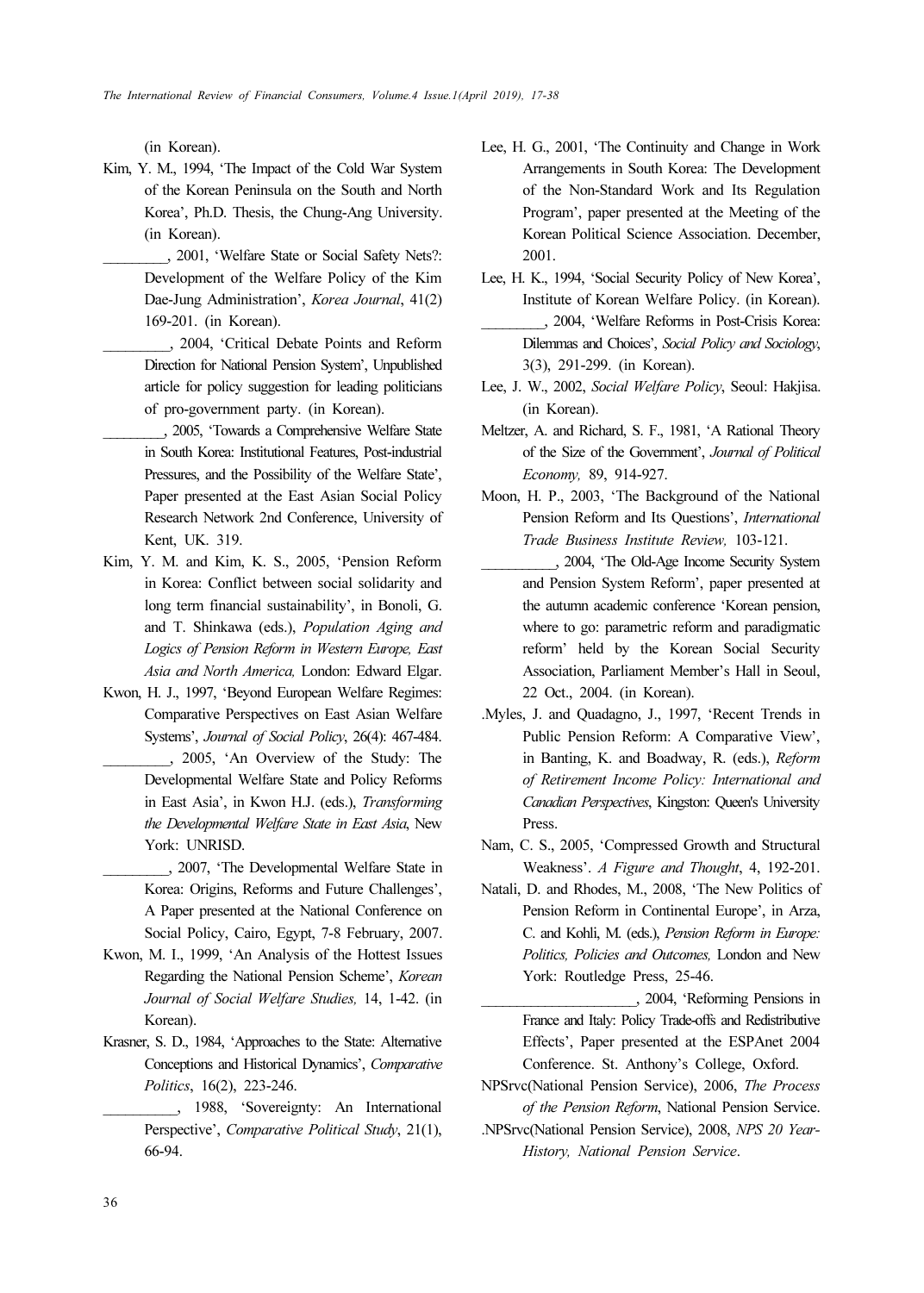- North, D. C., 1990, Institutions, Institutional Change and Economic Performance, Cambridge: Cambridge University Press.
- OECD, 1996, OECD Employment Outlook, Paris: OECD.
- OECD, 2000, OECD Employment Outlook, Paris: OECD.
- OECD, 2001, OECD Economic Survey- Korea, Paris: OECD.
- OECD, 2001b, OECD Employment Outlook, Paris: OECD.
- OECD, 2008, OECD Employment Outlook, Paris: OECD.
- Oh, G. H., 2006, The National Pension System: the public enemy or the social solidarity wage policy?, Seoul: Cheksesang. (in Korean).
- Oh, S. H. and Jung, C. L., 2012, 'A Study on Change in the Old Age Income in the Mid-term Perspective', Social Welfare Policy, 39(1), 77-89.
- Park, C. Y et al., 2000, The Study on the Scheme in Ensuring Income Security for Safety Network, Seoul: KIHASA (The Korea Institute for Health and Social Affairs). (in Korean).
- Pierson, P., 1993, 'When Effect Becomes Cause', World Politics, 45(4), 595-628.
- \_\_\_\_\_\_\_\_\_, 1994, Dismantling the Welfare State? Reagan, Thatcher and the Politics of Retrenchment, Cambridge: Cambridge University Press.
- \_\_\_\_\_\_\_\_\_, 1996, 'The New Politics of the Welfare State', World Politics, 48, 143-179.
	- \_\_\_\_\_\_\_\_\_, 1997, 'The Politics of Pension Reform', in Bantang, K. and Boadway, R. (eds.), Reform of Retirement Income Policy: International and Canadian Perspectives, Kingston: Queen's University, School of policy studies.
	- \_\_\_\_\_\_\_\_\_, 2000, 'Increasing Returns, Path Dependence, and the Study of Politics', American political science review, 94(2), 251-267.
	- \_\_\_\_\_\_\_\_\_, (eds.), 2001, The New politics of the Welfare State, Oxford: Oxford University Press.
- Pierson, P. and Weaver, R. K., 1993, 'Imposing Loses in Pension Policy', in R. K. Weaver and B. A. Rockman (eds.), Do Institutions Matter?, Washington D.C.: The Brookings Institution. 110-150.
	- \_\_\_\_\_\_\_\_\_, 2004, Politics in time: History: Institutions, and Social Analysis, Princeton and Oxford: Princeton University Press.
- Rothstein, B. 2001, 'Social capital in the social democratic welfare state', Politics and Society, 2, 207-241.
- Ryu, K. S., 2004, 'Private Pension and Pension Reform: Focused on Occupational Pension System', Paper

presented at the autumn academic conference 'Korean Pension, Where to Go: Parametric Reform and Paradigmatic Reform' held by the Korean Social Security Association, Parliament Member's Hall in Seoul, 22 Oct. 2004. (in Korean).

- Schmahl, W., 1985, Versicherungsprinzip und Soziale Sicherung, Mohr-Verlag: Tubingen.
- Seok, J. E., 2002, 'A Study on the Reconstruction of Old Age Income Security System and Development for Old Age Allowance System', paper presented at Spring Season Academic Workshop of Korea Social Security Association, Ewha Woman's University in Seoul, 14 June, 2002.
- \_\_\_\_\_\_\_\_\_, 2004, 'Gender Pension Gap and Pension Security for Women'. The Research on Health and Society, 24(1). 93-129 (in Korean).
- Sewell, W. F., 1992, 'A Theory of Structure: Duality, Agency, and Transformation', The American Journal of Sociology, 98(1), 1-29.
- Skocpol, T., 1985, 'Bringing the State Back in: Strategies of Analysis in Current Research', in Evans, P.B., and Rueschemeyer, D., and Skocpol, T. (eds.), Bringing the State Back in, New York: Cambridge University Press.
- \_\_\_\_\_\_\_\_\_, 1992, Protecting Soldiers and Mothers: The Political Origins of Social Policy in the United States, Cambridge: Belknap Press of Harvard University Press.
- Steinmo, S., Thelen, K., and Longstreth, F. (eds.), 1992, Structuring Politics: Historical Institutionalism in Comparative Analysis, Cambridge: Cambridge University Press.
- Stinchcombe, A. L., 1968, Constructing Social Theories, New York, Harcourt: Brace and World Inc.
	- \_\_\_\_\_\_\_\_\_\_\_\_\_\_\_\_, 1978, Theoretical Methods in Social History, New York: Academic Press.
- Taylor-Gooby, P., 1999, ''Hollowing out' versus the New Interventionism - Public Attitudes and Welfare Future', in Stefan Svallfors and Peter Talor-Gooby (eds.), The End of the Welfare State? - Responses to State Retrenchment, Psychology Press.
	- \_\_\_\_\_\_\_\_\_\_\_\_\_\_, 2002, 'The Silver Age of the Welfare State: Perspectives on Resilience', Journal of Social Policy, 31(4), 597-621.
- \_\_\_\_\_\_\_\_\_\_\_\_\_\_, 2005, Ideas and Welfare State Reform in Western Europe, Basingstoke: Palgrave Macmillan. Walwei, U., 1995, 'New Forms of employment: Less